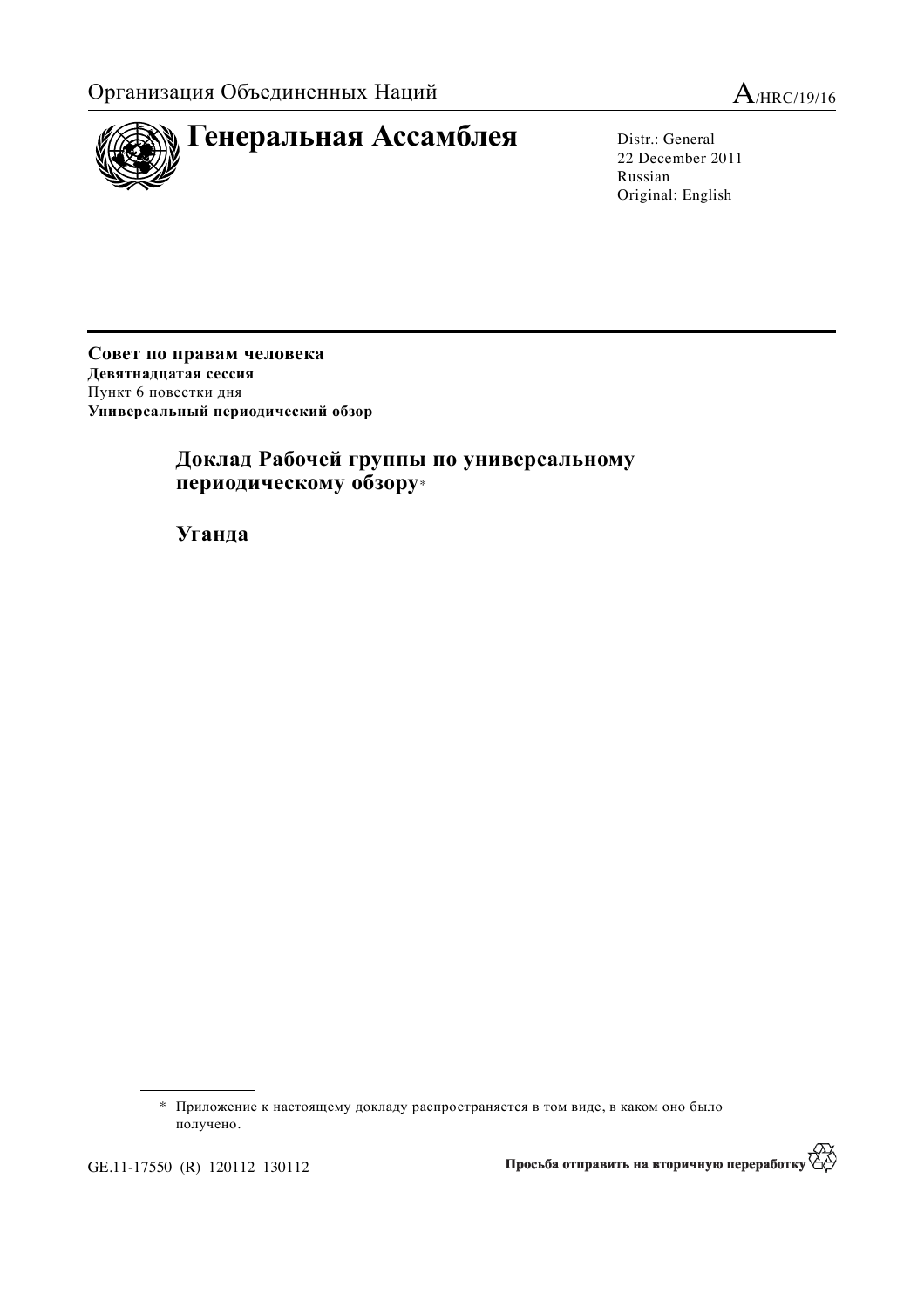# Содержание

|            |                                                                  | Пункты      | Cmp.   |
|------------|------------------------------------------------------------------|-------------|--------|
|            |                                                                  | $1 - 4$     | 3      |
|            |                                                                  | $5 - 110$   | 3      |
|            | А.                                                               | $5 - 32$    | 3      |
|            | Интерактивный диалог и ответы государства - объекта обзора<br>B. | $33 - 110$  | $\tau$ |
| П.         |                                                                  | $111 - 114$ | 17     |
| III.       |                                                                  | 115         | 31     |
| Приложение |                                                                  |             |        |
|            |                                                                  |             | 32     |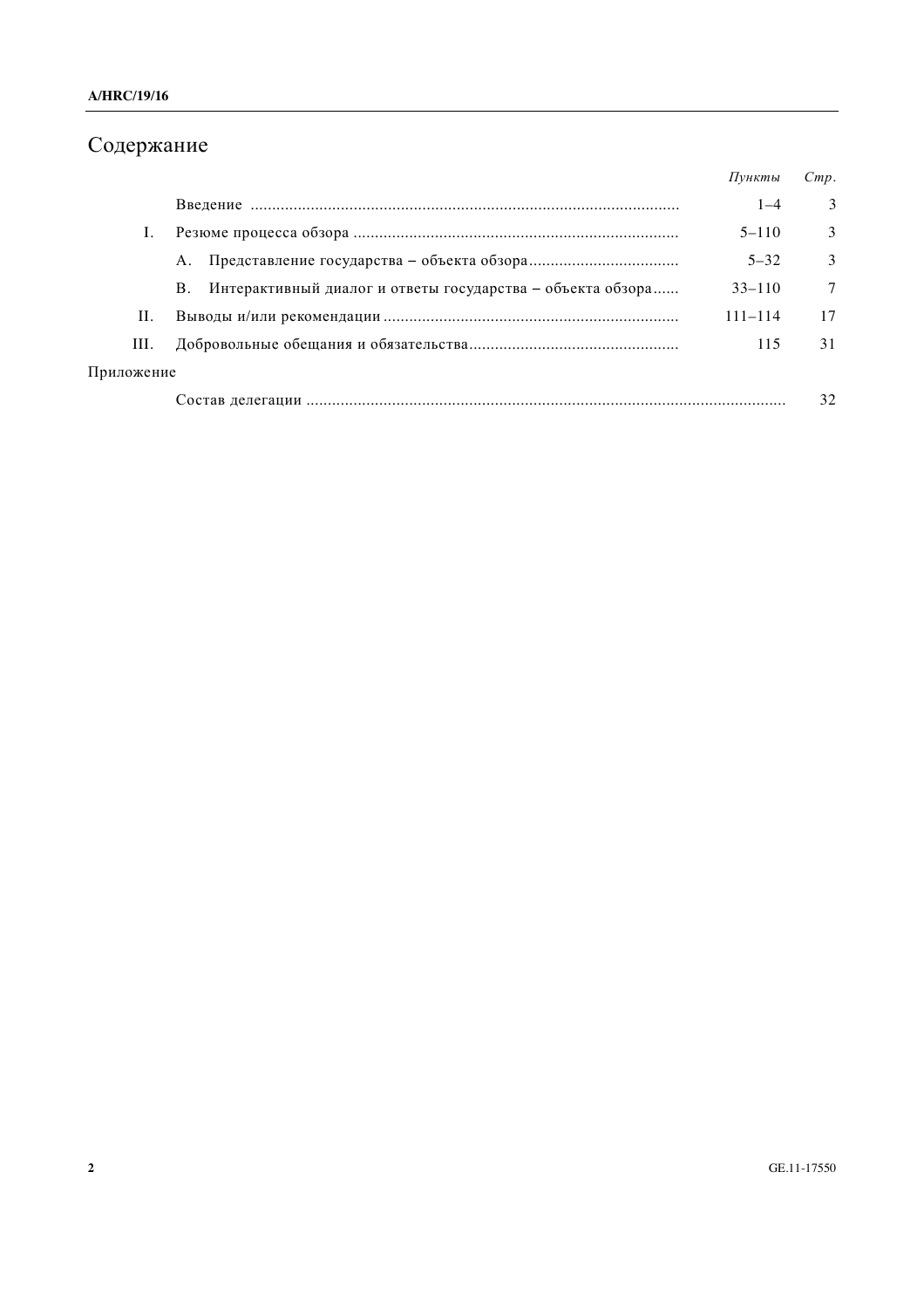### **Введение**

1. Рабочая группа по Универсальному периодическому обзору, учрежденная в соответствии с резолюцией 5/1 Совета по правам человека от 18 июня 2007 года, провела свою двеналиатую сессию 3–14 октября 2011 года. Обзор по Уганде состоялся на 14-м заседании 11 октября 2011 года. Делегацию Уганды возглавлял государственный министр иностранных дел, отвечающий за международное сотрудничество, г-н Орием Генри Окелло. На 18-м заседании 14 октября 2011 года Рабочая группа приняла доклад по Уганде.

2. 20 июня 2011 года Совет по правам человека отобрал группу докладчиков ("тройку") для содействия проведению обзора по Уганде в составе следующих стран: Нигерии, Мальдивских Островов и Уругвая.

3. В соответствии с пунктом 15 приложения к резолюции 5/1 для проведения обзора по Уганде были изданы следующие документы:

а) национальный доклад и письменное представление в соответствии с пунктом 15 а) (A/HRC/WG.6/12/UGA/1);

b) подборка, подготовленная Управлением Верховного комиссара Организации Объединенных Наций по правам человека (УВКПЧ) в соответствии с пунктом 15 b) (A/HRC/WG.6/12/UGA/2);

c) резюме, подготовленное УВКПЧ в соответствии с пунктом 15 с) (A/HRC/WG.6/12/UGA/3).

4. Через "тройку" Уганде был препровожден перечень вопросов, заранее подготовленных Данией, Ирландией, Нидерландами, Норвегией, Словенией, Соединенным Королевством Великобритании и Северной Ирландии, Швейцарией, Швецией и Чешской Республикой. С этими вопросами можно ознакомиться на сайте универсального периодического обзора (УПО) в экстранете.

### **І.** Резюме процесса обзора

#### А. Представление государства – объекта обзора

5. Уганда в полной мере оценила возможности, предоставляемые процессом УПО, и созданный им дух конструктивного диалога. Ее делегация заверила участников в непоколебимой приверженности государства этому процессу, благоларя которому оно может оценить достигнутый им прогресс, определить существующие вызовы и наметить путь продвижения вперед.

6. Делегация сообщила об общенациональном консультативном процессе, в котором приняли участие различные заинтересованные стороны из государственного и частного секторов, а также члены организаций гражданского общест**в**а

7. Делегация подтвердила приверженность Уганды делу поощрения и защиты прав человека. Уганда является участником большинства основных международных договоров по правам человека и создала правовую, законодательную и институциональную базу в области прав человека. Делегация хотела бы особо отметить права наиболее уязвимых слоев обшества: женщин, молодежи, детей, пожилых лиц и меньшинств. Так как в Конституции эти права выделены в осо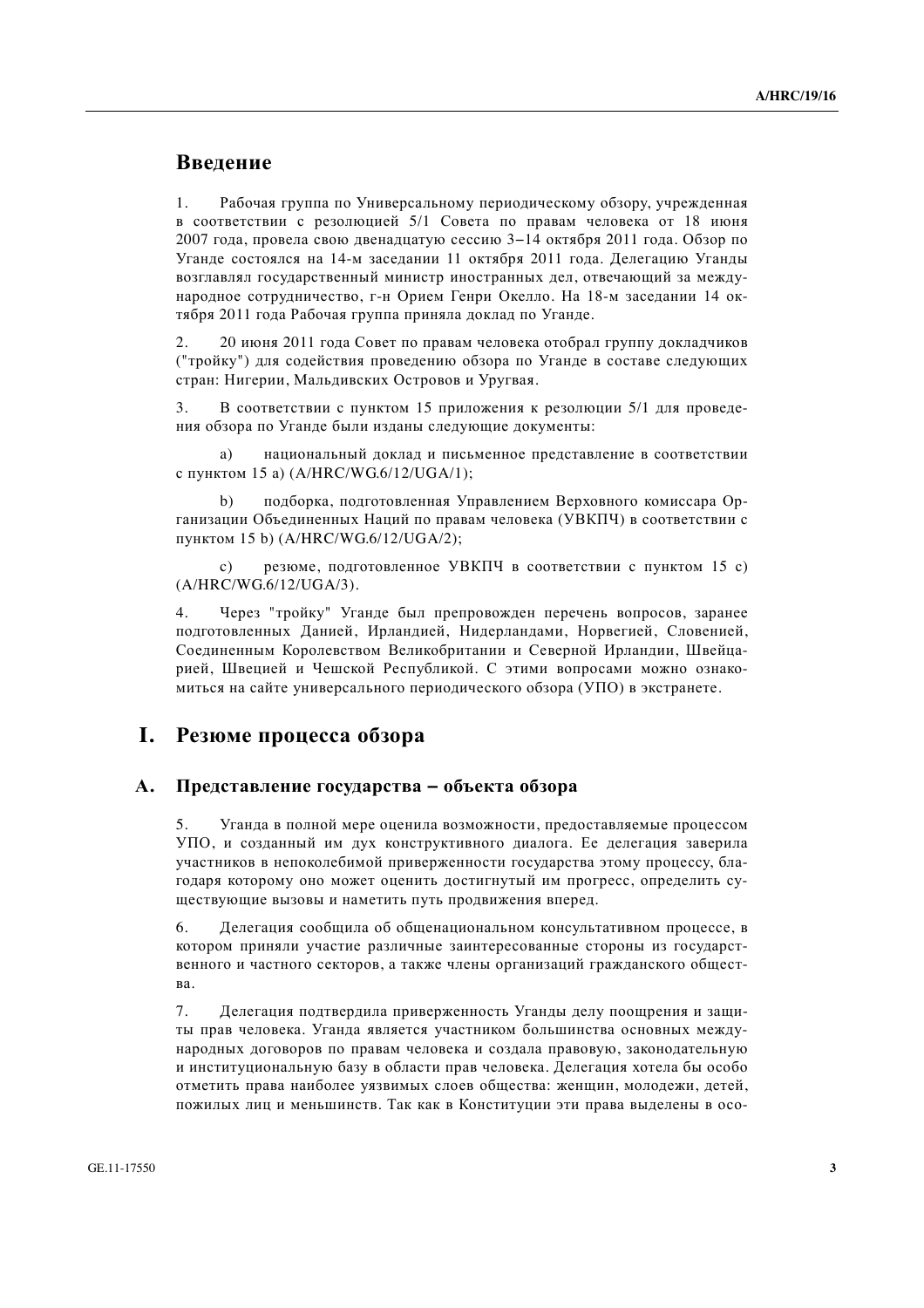бую группу, правительство сознательно стремится конкретизировать их, несмотря на вызовы, с которыми сталкивается Уганда.

8. В Уганде создана правовая основа для позитивных действий в пользу женщин. В 1994 году в Уганде вице-президентом была женщина. В настоящее время должность спикера Парламента занимает женщина. На данный момент две женщины являются судьями Верховного суда, три – судьями Конституционного суда/Апелляционного суда, одна из которых занимает также должность заместителя Председателя Суда, и 13 – судьями Высокого суда. В армии Уганды служит женщина в звании бригадира.

9. Статьей 78 Конституции Уганды предусмотрено, что от каждого округа в Парламент должна быть избрана по крайней мере одна женщина. Поощряется также участие женщин в выборах на другие места в Парламенте наравне с мужчинами.

10. В Законе о детях содержится широкий спектр прав детей. В соответствии с этим Законом создан Национальный совет по делам детей, которому поручено консультировать правительство и поощрять политику и программы, направленные на развитие и защиту детей в Уганде. В Уганде введено бесплатное всеобщее начальное образование и всеобщее среднее образование. В результате охват  $\overline{6}$ обучением детей школьного возраста в Уганде возрос с 5 303 564 человек в 1997 году, когда была введена система всеобщего начального образования, до 8 374 587 ЧЕЛОВЕК В 2010 ГОДУ. Правительство проводит политику позитивных действий в пользу девочек.

11. Для обеспечения регистрации всех детей при рождении правительство ввело автоматизированную систему, которая позволяет регистрировать все рождения на общинном уровне.

12. Уганда подписала Конвенцию о правах инвалидов и в 2006 году приняла Закон об инвалидах. Этот Закон способствует позитивным действиям в пользу лиц с ограниченными возможностями, в том числе в области образования, избирательных прав и права на труд. Инвалиды представлены как в Парламенте, так и в местных советах.

13. Делегация заявила, что право на жизнь гарантируется статьей 22 Конституции, которая предусматривает, что ни одно лицо не может быть лишено права на жизнь, за исключением исполнения приговора, вынесенного компетентным судом после справедливого судебного разбирательства. Это право распространяется также на неродившегося ребенка. Сохранение смертной казни в случае особо тяжких преступлений было рекомендовано Комиссией по пересмотру Конституции, которая установила, что большинство угандийцев поддерживают применение смертной казни за преступления такого рода. Однако смертная казнь в качестве наказания применяется ответственно. Последний раз смертный приговор был приведен в исполнение в 1999 году. Исполнение приговора может быть отменено путем помилования. Получил также дальнейшее развитие свод норм прецедентного права, в котором поясняется, что вынесение смертного приговора уже не является обязательным даже в случае преступлений, за совершение которых предусмотрено наказание в виде смертной казни, и что решение о вынесении смертного приговора остается полностью прерогативой председательствующего судьи.

14. Свобода собраний является правом, закрепленным в статье 29 Конституции, и оно должно осуществляться наряду с конституционной обязанностью не мешать осуществлению прав других лиц, как это предусмотрено статьей 43 Конституции.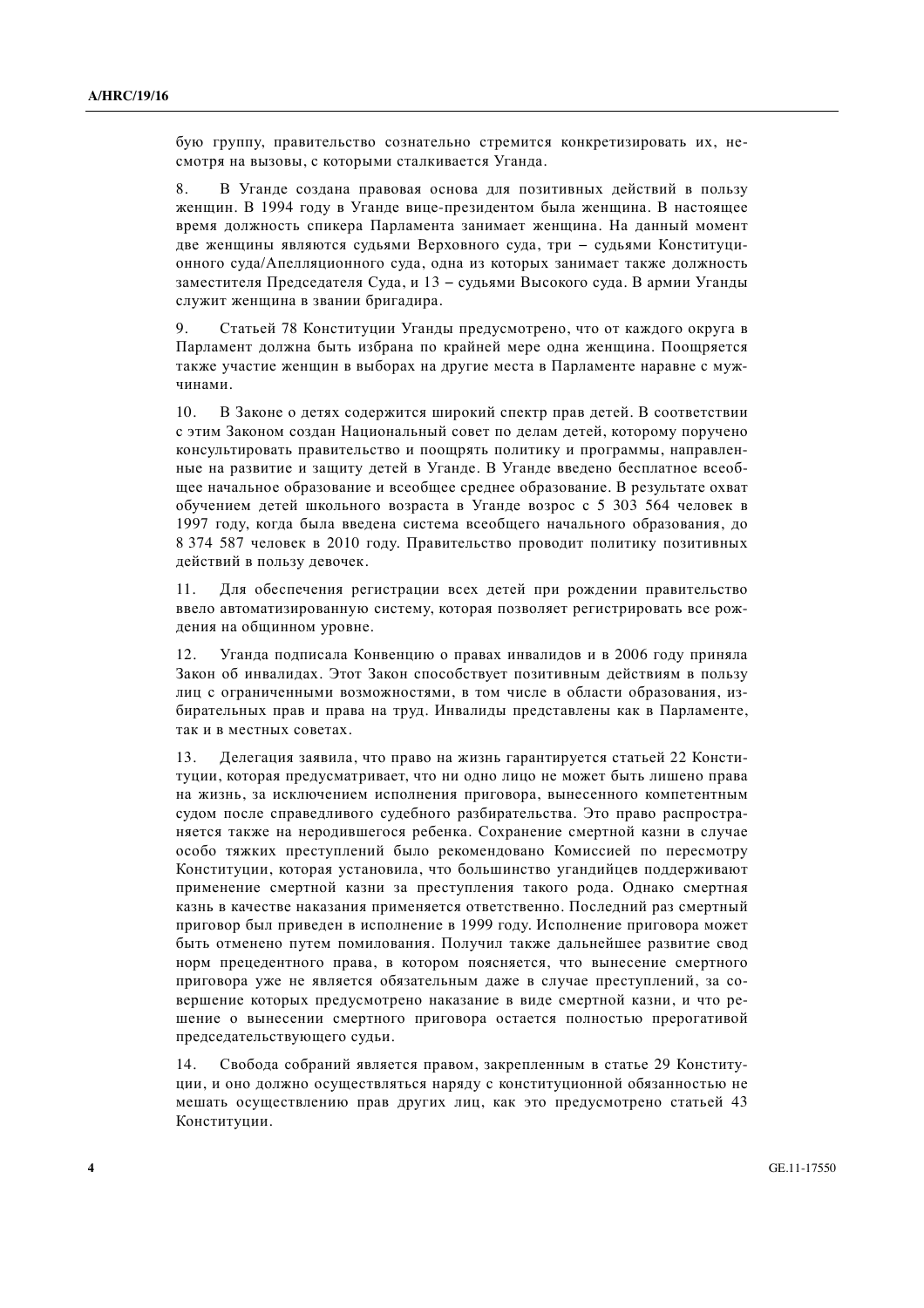15. В пункте 1 е) статьи 29 Конституции гарантируется право на свободу ассоциации, включая свободу создавать и вступать в ассоциации или союзы. В случае политических партий эти положения были введены в действие с помощью Закона о политических партиях и организациях 2005 года. Этот Закон предусматривает выделение правительством финансовых средств или других госуларственных ресурсов на леятельность политических партий и организаций, представленных в Парламенте.

16. Во время проведенного в 2005 году референдума по вопросу о политической системе угандийцы проголосовали за снятие запрета на деятельность политических партий; такой запрет был впоследствии отменен путем внесения поправки в Конституцию.

17. В пункте 1 а) статьи 29 Конституции гарантируется свобода слова и выражения мнений. В результате принятия Закона о прессе и журналистах обеспечена свобода прессы, создан институт журналистов и предусмотрено создание совета по регулированию деятельности СМИ. Суды высказали свое мнение о правовых нормах, касающихся подстрекательства к мятежу, квалифицировав их как противоречащие Конституции, и рекомендовали изъять их из Уголовного кодекса.

18. Лелегация заявила, что в статьях 24 и 25 Конституции гарантируется защита от пыток и жестокого. бесчеловечного или унижающего лостоинство обращения и наказания. Уганда находится в процессе включения Конвенции против пыток и других жестоких, бесчеловечных или унижающих достоинство видов обращения и наказания (КПП) во внутригосударственное законодательство путем принятия законопроекта о борьбе с пытками. Этот законопроект направлен, в частности, на привлечение лиц, виновных в применении пыток, к индивидуальной ответственности за их действия. В случае чрезмерного применения силы потерпевшие будут иметь право на средства правовой защиты, предоставляемые Комиссией по правам человека и судами Уганды.

19. Статья 59 Конституции гарантирует гражданам Уганды в возрасте 18 лет и старше право голоса. Статья 61 предусматривает проведение регулярных, свободных и справедливых выборов. В соответствии с этим положением Уганда провела в 1996, 2001, 2006 и 2011 годах президентские, парламентские и местные выборы. Со временем управление избирательным процессом улучшилось, а в 2011 году всеобщие выборы были широко признаны более мирными по сравнению с выборами, проводившимися в прошлом.

20. Статья 30 Конституции гарантирует всем лицам право на образование. Кроме того, в соответствии со статьей XVIII Национальных целей и Руководящих принципов государственной политики государству поручено содействовать введению бесплатного и обязательного начального образования и принимать надлежащие меры, направленные на предоставление каждому гражданину равных возможностей для достижения как можно более высокого образовательного уровня. Парламент принял ряд законов, обеспечивающих выполнение этих положений Конституции. Правительство ввело бесплатное всеобщее начальное образование в 1997 году и всеобщее среднее образование в 2007 году.

21. Доля государственных бюджетных средств, выделяемых на образование, выросла с 13,7% в 1990 году до 24,7% в 2008 году. В бюджете на 2010/2011 год средства, предназначенные для сектора образования, увеличились до 1,13 трлн. угандийских шиллингов по сравнению с 1 трлн. в 2009 году.

22. Министерство по вопросам равенства полов, труда и социального развития занимается, в частности, гендерными вопросами. Статья 33 Конституции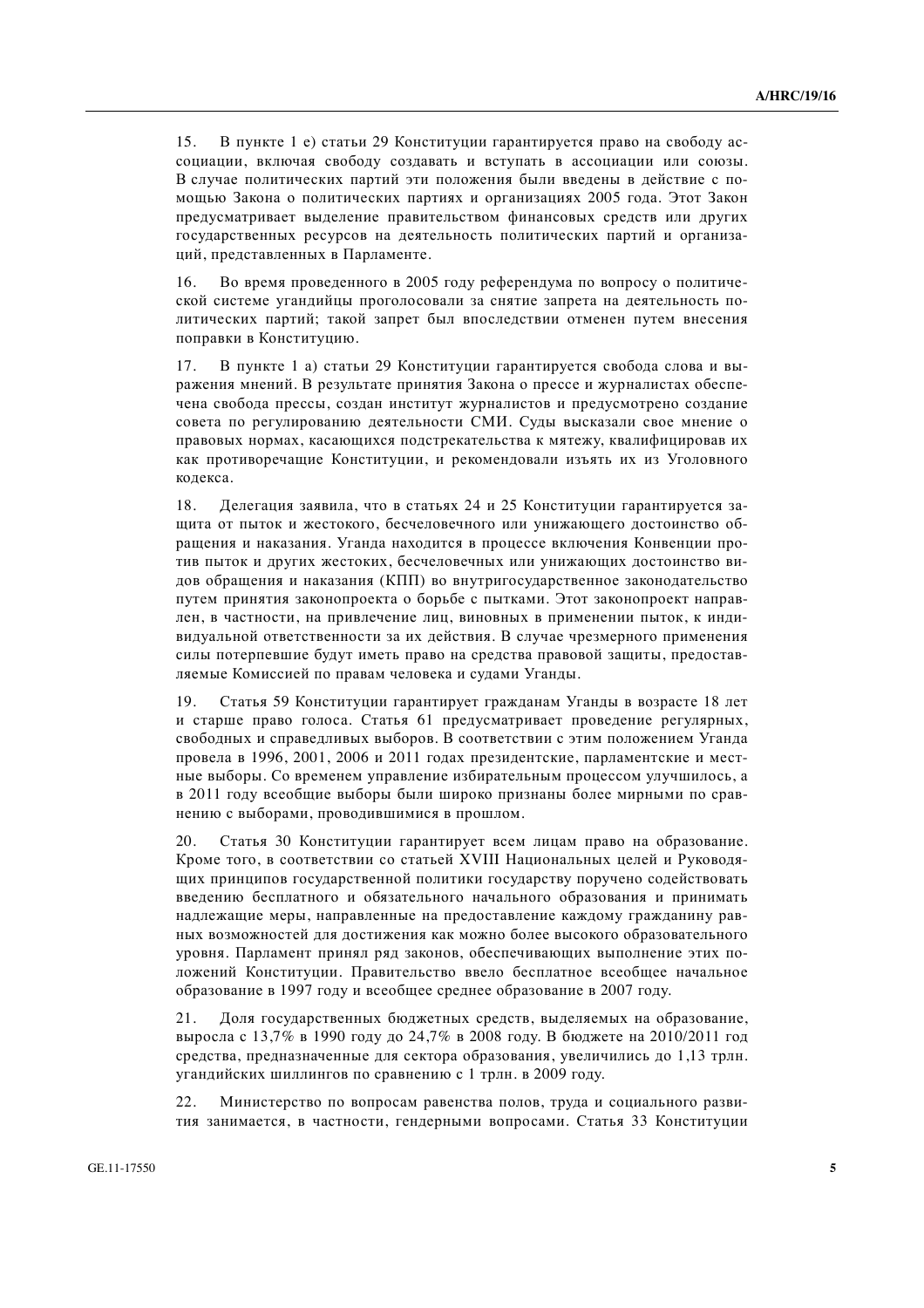гарантирует права женщин. Закон о насилии в семье 2010 года направлен на защиту жертв насилия в семье и наказание виновных. В целях противодействия практике калечащих операций на женских половых органах (КОЖПО) Парламент принял в 2009 году Закон о запрещении калечения женских половых органов. Он криминализирует практику КОЖПО, предусматривает преследование правонарушителей и направлен на зашиту жертв. Продолжаются консультации по законопроекту о браке и разволе. Закон о предупреждении торговли людьми 2010 года всесторонне помогает бороться с торговлей людьми.

23. Национальный совет по делам женщин способствует повышению роли женшин в национальном развитии. В Национальном плане развития намечены меры по всестороннему учету гендерной проблематики во всех аспектах развития. Для поощрения полного учета гендерной проблематики во всех планах и программах развития был утвержден Национальный план действий в интересах женшин.

24. Делегация подчеркнула приверженность правительства укреплению правовой и институциональной базы борьбы с коррупцией. Правовая база состоит из Закона о борьбе с коррупцией и Закона о Кодексе поведения лиц на руководящих должностях. Институциональная база включает в себя Антикоррупционный суд, Государственную инспекцию, Государственную прокуратуру и Государственный счетный комитет Парламента. Деятельность этих органов направлена на укрепление следственных и прокурорских функций.

25. Пункт 2 а) статьи 31 Конституции запрещает брак между лицами одного пола. Статьи 145 и 146 Уголовного колекса запрешают половую связь между лицами одного пола. Хотя в четвертой главе Конституции гарантируются права всех лиц, поощрение и защита прав человека должны осуществляться в рамках социального и культурного контекста. Такая практика остается делом частного выбора.

26. Существуют вызовы в таких областях, как укрепление потенциала, всесторонний учет проблематики прав человека во всех аспектах государственного управления, нищета, осведомленность общественности в отношении вопросов прав человека, коррупция, развитие инфраструктуры и изменение климата.

27. Правительство приняло рекомендацию в отношении разработки национального плана действий как части механизма последующих мер по вопросам, затронутым в ходе обзора и в рекомендациях. Будут приняты конкретные меры, включая оказание финансовой и материально-технической поддержки и развитие людских ресурсов, в целях укрепления потенциала различных правозащитных учреждений, с тем чтобы они могли эффективно выполнять свои мандаты.

28. Существует четко определенная стратегия информирования и повышения осведомленности общественности на низовом и национальном уровне. Она включает в себя, в частности, следующее: просвещение по вопросам гражданственности силами Комиссии по правам человека Уганды; просвещение избирателей силами Избирательной комиссии; усилия, направленные на включение тематики прав человека, просвещения избирателей и просвещения по вопросам гражданственности в образовательную программу учебных заведений. Всесторонний учет вопросов прав человека был включен в учебные программы подготовки сотрудников силовых структур.

29. Для урегулирования проблемы дороговизны системы отправления правосудия, особенно для малоимущих слоев населения, необходимо предпринять следующее: изменить судопроизводство, сделав его менее сложным в техниче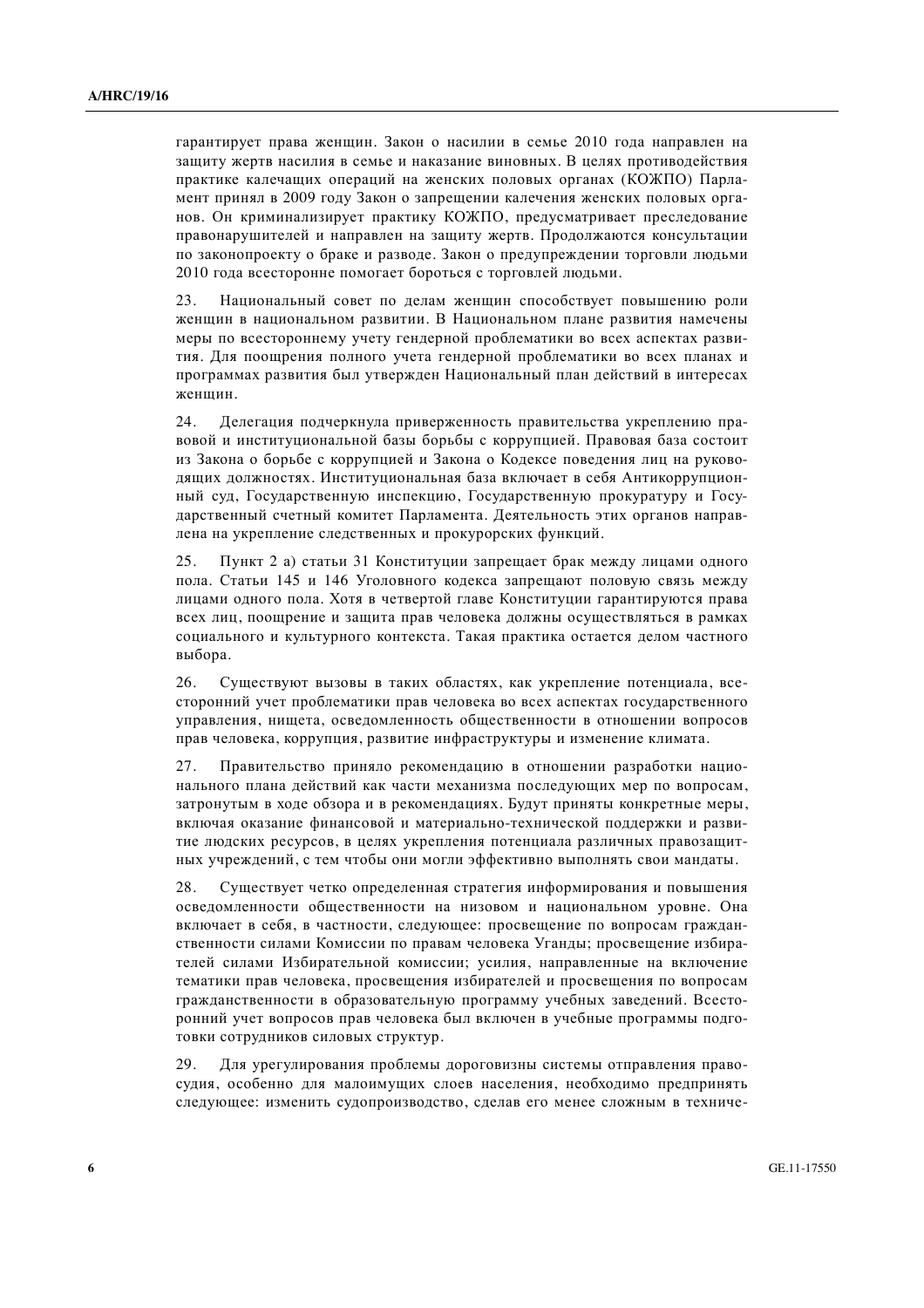ском отношении и более доступным с экономической точки зрения, а также укреплять и поощрять бесплатные юридические услуги.

30. Антикоррупционные меры были усилены с помощью применения всеобъемлющих законов и практики конфискации имущества лиц, признанных виновными в коррупции; вынесения суровых приговоров о наказаниях в виде лишения свободы; и укрепления надзорной функции Парламента в области учета и снабжения и функции внутреннего аудита.

31. Правительство обязалось также институционализировать ежегодный обзор положения в области прав человека в стране. Кроме того, оно полно решимости создать департамент по правам человека, мандат которого будет определен по согласованию с Комиссией по правам человека Уганды, и Постоянный комитет Кабинета министров по правам человека, который будет определять ориентиры в политике в области прав человека.

32. В заключение делегация заявила, что Уганда имеет политическую волю, а также адекватную правовую, политическую и организационную базу и принимает практические меры для решения вопросов, связанных с поощрением, защитой и осуществлением прав человека на устойчивой основе.

#### В. Интерактивный диалог и ответы государства – объекта обзора

33. В ходе интерактивного диалога с заявлениями выступили 55 делегаций. Многие делегации выразили признательность за национальный доклад и всеобъемлющее представление, сделанное делегацией Уганды. Делегации отметили также лостижения правительства в области образования. Заявления делегаций, которые не имели возможности выступить в ходе диалога по причине ограниченности времени, размещаются на сайте универсального периодического обзора в экстранете по мере их поступления<sup>1</sup>. Вынесенные в ходе диалога рекомендации содержатся в разделе II настоящего доклада.

34. Шри-Ланка высоко оценила усилия Уганды по продвижению бесплатного и обязательного начального образования и отметила, что были значительно увеличены бюджетные расходы на цели образования. Она высоко оценила также значительное снижение материнской смертности и усилия, предпринимаемые для борьбы с ВИЧ/СПИДом. Она отметила создание национальных советов по делам женщин и детей. Она вынесла рекомендацию.

35. Сингапур признал вызовы, стоящие перед Угандой, и отметил, что был достигнут прогресс в таких областях, как экономический рост и здравоохранение. Было отмечено, что правительство сделало образование приоритетным направлением своей политики в области развития. Сингапур вынес рекомендации.

36. Зимбабве отметила успехи Уганды в решении проблем, связанных с основными правами человека в областях здравоохранения, образования и жилья, а также с правами летей, женшин и инвалилов. Она впечатлена работой различных комиссий, которые были созданы. Зимбабве обратилась к международному сообществу с призывом оказывать Уганде содействие в наращивании потенциала, когда она об этом попросит. Зимбабве вынесла рекомендации.

37. Российская Федерация отметила создание комиссии по правам человека, комиссии по амнистии и национальных советов по правам женщин и детей. Она отметила находящийся в стадии принятия закон об инвалидах, соответствую-

 $1 \overline{2}$  Джибути, Италия, Нигерия и Эфиопия.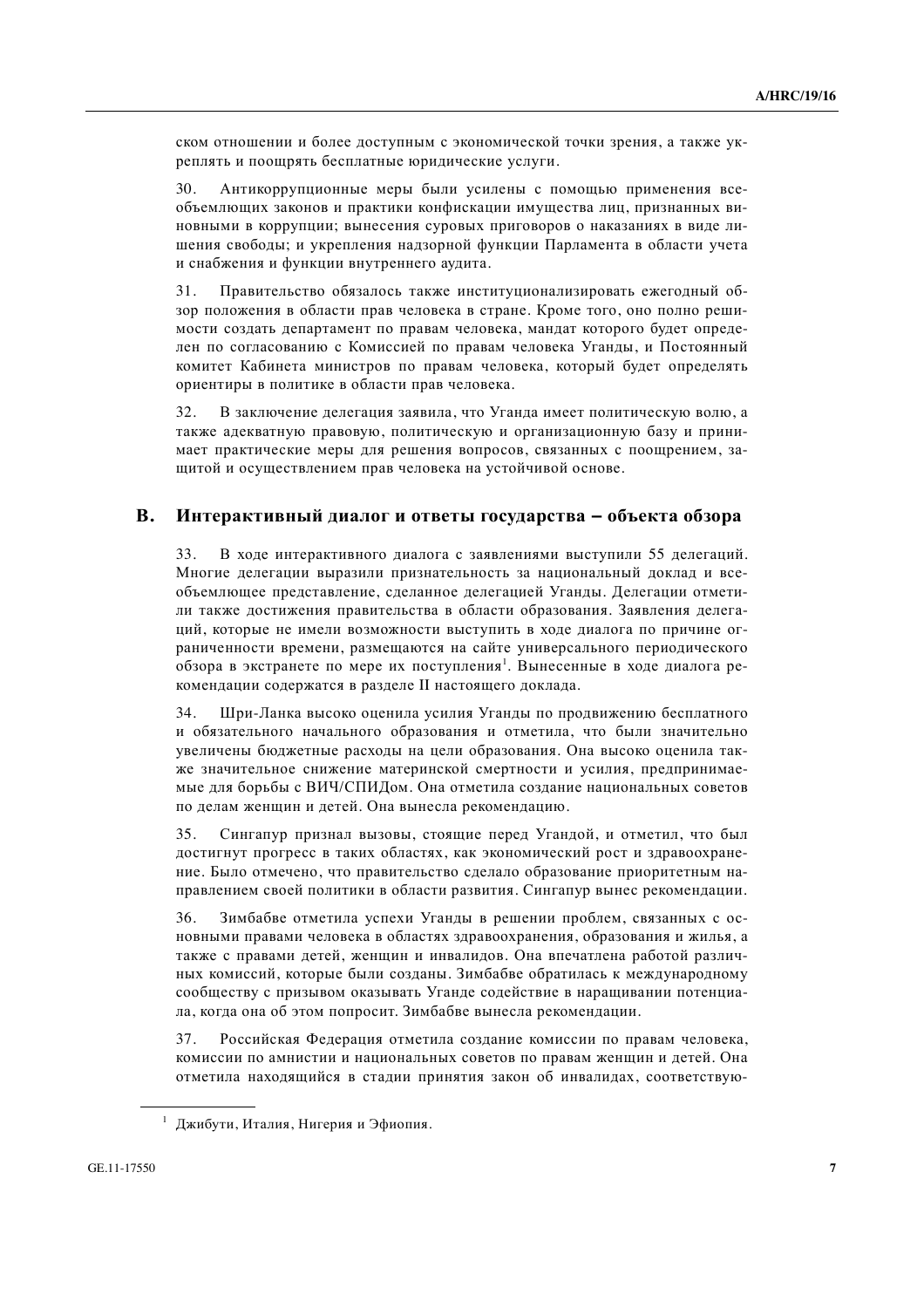щий положениям Конвенции о правах инвалидов. Эти меры способствуют дальнейшему укреплению прав человека. Она вынесла рекомендации.

38. Марокко приветствовало взятые Угандой обязательства в области борьбы с нищетой в сельских районах путем реализации комплексного пакета конкретных и широкомасштабных программ. Оно задало вопрос о потребностях государства в области технической и финансовой помощи, необходимой для обеспечения эффективного осуществления программ. Оно приветствовало также усилия государства по осуществлению права на образование. Марокко вынесло рекомендацию.

39. Куба с удовлетворением отметила, что Уганда уделяет первоочередное внимание вопросам инфраструктуры, энергетики, здравоохранения, образования, водоснабжения и укрепления человеческого потенциала. Куба отметила усиление политической и финансовой поддержки всеобщего начального образования и включение прав человека в образовательную стратегию. Она признала также факт введения всеобщего среднего образования в Уганде и сокращение детской и материнской смертности. Куба вынесла рекомендации.

40. Непал отметил создание различных правозащитных учреждений, таких как Комиссия по правам человека. Он высоко оценил также успехи, достигнутые в таких областях, как злравоохранение, образование, окружающая срела, достойное жилье, права детей, инвалидов и коренного населения, профилактика ВИЧ/СПИДа и стратегия достижения гендерного равенства. Был отмечен Национальный план развития. Непал вынес рекомендации.

41. Франция отметила, что смертная казнь еще не отменена. Несмотря на ратификацию КПП, Уганда все еще не ввела национальное законодательство, устанавливающее уголовную ответственность за практику пыток, хотя ряд заявлений о неправомерном обрашении касался служаших полиции и армии. Лемонстрации, проводившиеся в апреле этого года, привели к чрезмерному применению силы. Франция вынесла рекомендации.

42. Канала отметила прогресс в сокрашении материнской смертности и заболеваемости в Уганде и приветствовала приверженность государства решению данной задачи в рамках целей в области развития, сформулированных в Декларации тысячелетия, к 2005 году. Она отметила законы о противодействии насилию в семье и о КЖПО и выразила обеспокоенность по поводу обращения с лесбиянками, геями, бисексуалами, транссексуалами и интерсексуалами (ЛГБТИ) в угандийском обществе. Канада отметила чрезмерное применение силы органами безопасности в период после выборов. Канада вынесла рекомендации.

43. Китай выразил Уганде признательность за придание большого значения экономическому развитию, достижению прогресса в повышении уровня здоровья, борьбе с распространением ВИЧ/СПИДа и введению всеобщего образования на уровне начальной и средней школы. Он выразил свое понимание по поводу того, что Уганда, как развивающаяся страна, по-прежнему сталкивается со многими трудностями в области сокращения масштабов нищеты и борьбы с коррупцией. Китай вынес рекомендации.

44. Свазиленд с удовлетворением отметил создание правозащитных учреждений и принятие законодательных актов, содержание которых было заимствовано из договоров по правам человека. Он поинтересовался, были ли выделены бюджетные средства на выполнение рекомендаций УПО. Свазиленд призвал международных доноров и партнеров помочь Уганде в выполнении рекомендаций. Свазиленд вынес рекомендацию.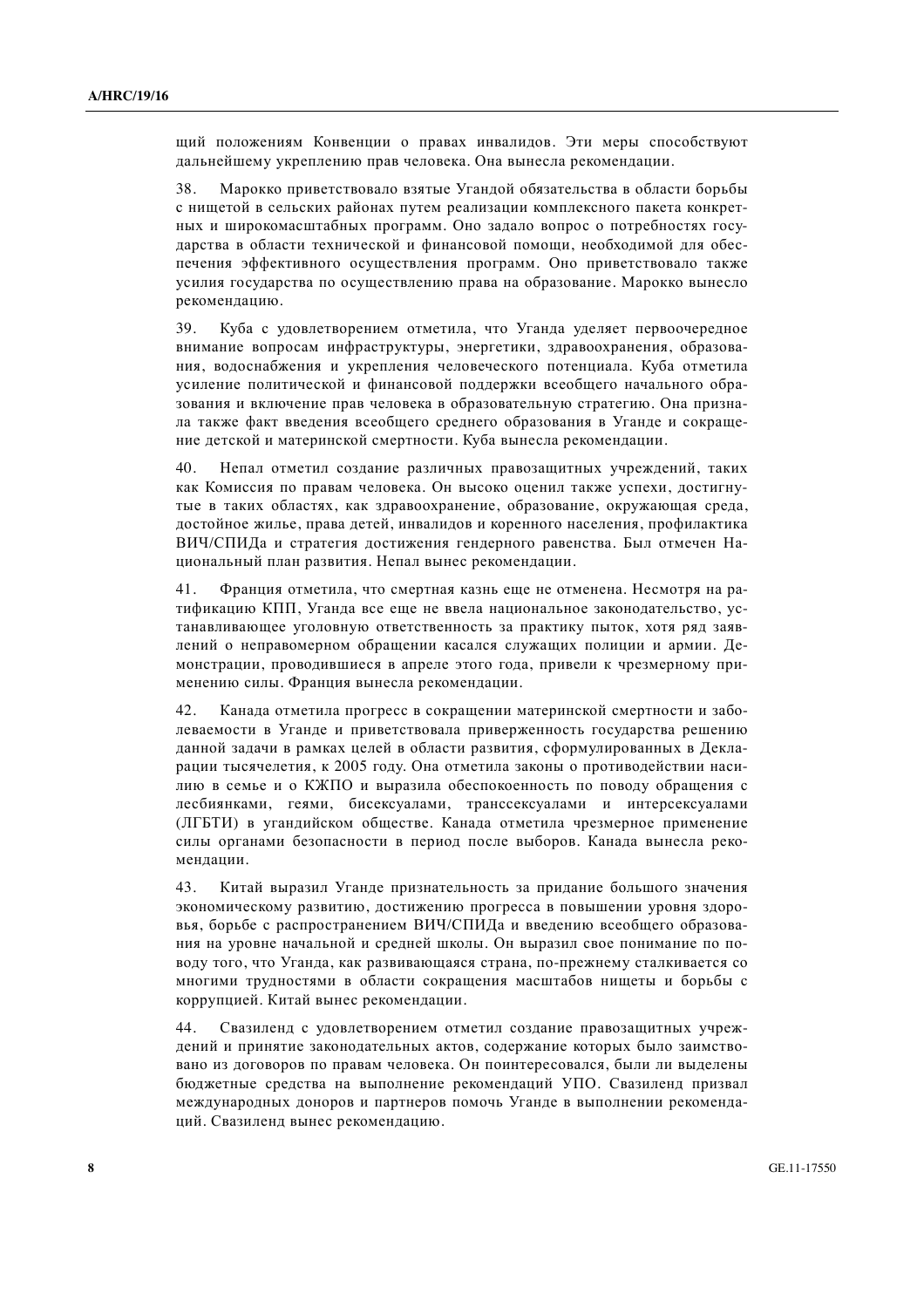45. Чад с удовлетворением отметил, что Уганда является участником основных международных договоров по правам человека и что она создала национальную комиссию по правам человека, аккредитованную со статусом категории "А" при Международном координационном комитете национальных учреждений по поошрению и зашите прав человека. Чал вынес рекоменлации.

46. Норвегия выразила обеспокоенность в связи с ограничениями на свободу слова и собраний, случаями применения пыток со стороны силовых структур и нарушениями прав сексуальных меньшинств. Она высоко оценила возросшее внимание к правам женщин в директивных рамках Уганды и отметила принятие Закона о борьбе с насилием в семье. Норвегия приветствовала отклонение законопроекта о борьбе с гомосексуализмом 2009 года. Норвегия вынесла рекомендации.

47. Ирландия отметила недавние столкновения между лицами, пытающимися реализовать свои права на свободу собраний, и силами безопасности в Уганде и поинтересовалась, какие меры принимает правительство для обеспечения уважения права на свободу собраний. Ирландия с удовлетворением отметила законопроект о борьбе с пытками и хотела бы получить обновленную информацию о текущем статусе этого законопроекта. Ирландия вынесла рекомендации.

48. Алжир отметил присоелинение Уганлы к восьми международным договорам по правам человека и предпринимаемые государством усилия по инкорпорированию их положений в национальное законодательство. Он отметил достижения государства в области борьбы с ВИЧ/СПИДом, доступа к образованию, всестороннего учета генлерной проблематики, межконфессионального согласия, демократического правления и постепенного осуществления экономических, социальных и культурных прав. Алжир вынес рекомендации.

49. Австрия высоко оценила сотрудничество Уганды с различными органами Организации Объединенных Наций. Она отметила прогресс, достигнутый в укреплении защиты прав человека в результате создания Комиссии по правам человека и Комиссии по равным возможностям. Австрия поинтересовалась тем, каким направлениям работы этих комиссий необходимо уделить больше внимания и какие меры планируется принять для достижения этой цели. Она спросила также, какие меры Уганда приняла для расследования предполагаемого применения чрезмерной силы сотрудниками сил безопасности во время акций протеста и для обеспечения гарантированной свободы выражения мнений. Австрия вынесла рекомендации.

50. Сенегал заявил, что в национальном докладе Уганды содержится полезная информация о различных мерах, принятых в интересах женщин, детей и других уязвимых групп, таких как инвалиды, коренное население и беженцы. Однако остаются нерешенными такие сложные проблемы, как нищета и изменение климата. Он хотел бы получить информацию об успехах и вызовах в области достижения целей развития, сформулированных в Декларации тысячелетия, и о статусе проекта закона о национальном примирении. Сенегал вынес рекомендацию.

51. Чешская Республика выразила обеспокоенность в связи с дискриминацией ЛГБТИ в Уганде. Она вынесла рекомендации.

52. Польша с удовлетворением отметила создание Комиссии по правам человека Уганды, но выразила обеспокоенность в связи с существующими проблемами в деле согласования национального законодательства с международными стандартами и в связи с некоторыми вредными видами традиционной практики, особенно теми, которые касаются девочек и женщин. Она выразила также обес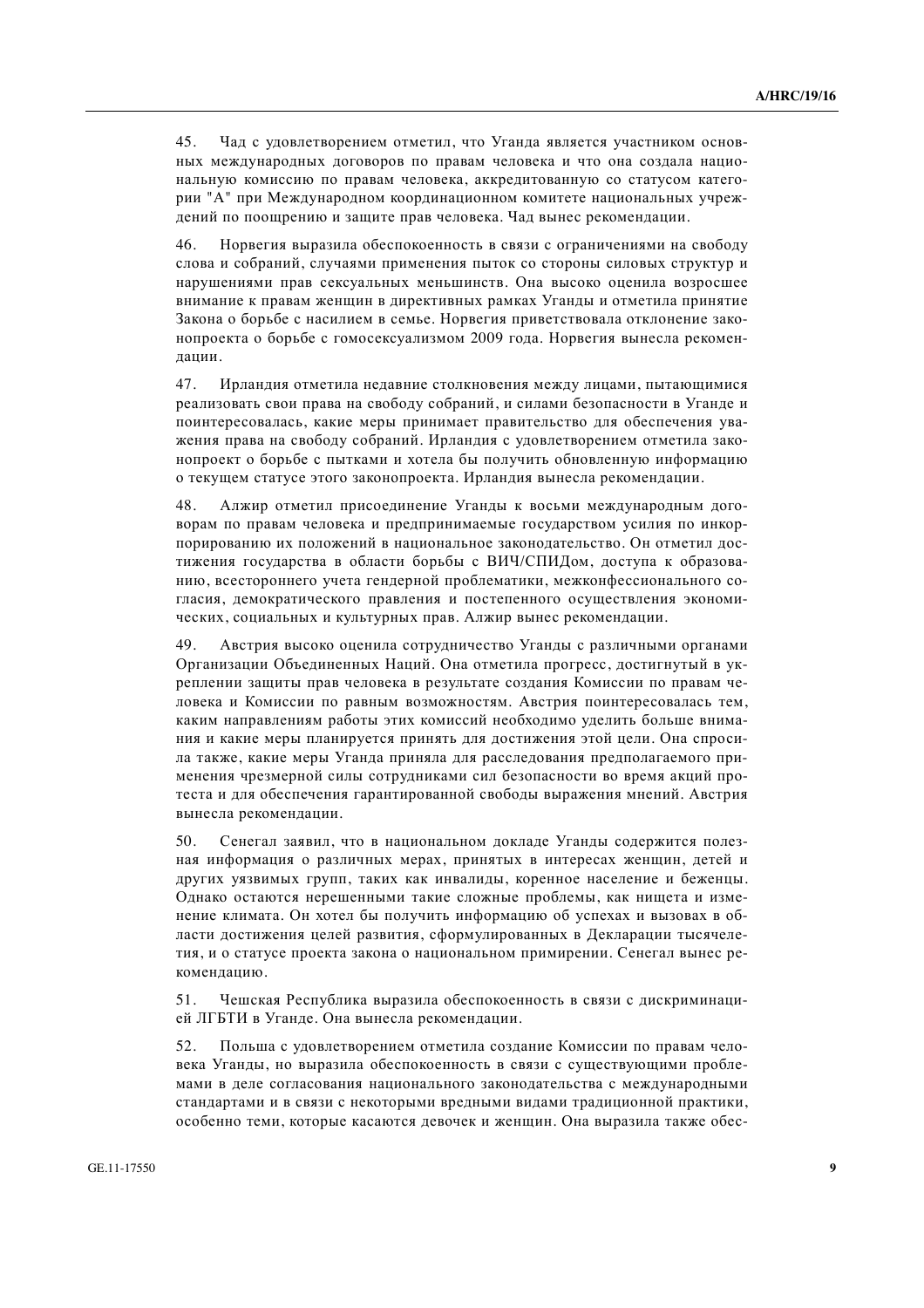покоенность в связи с трудностями, сопряженными с реализацией права на образование. Польша вынесла рекомендации.

53. Бельгия с удовлетворением отметила фактический мораторий на применение смертной казни и подтверждение Верховным судом постановления Конституционного суда 2005 года, согласно которому обязательное вынесение смертного приговора и неприведение приговора в исполнение в течение более чем трех лет противоречат Конституции. Она выразила сожаление в связи с сообшениями об ограничениях своболы выражения мнений, ассоциации и лемонстраций. Бельгия вынесла рекомендации.

54. Дания отметила, что Уганда еще не включила КПП во внутреннее законодательство. Она выразила также обеспокоенность в связи с ограничениями свободы слова и собраний в период после выборов и в связи с чрезмерным применением силы. Дания высоко оценила решение Уганды отказаться от законопроекта о борьбе с гомосексуализмом. Однако она по-прежнему обеспокоена нападками и обвинениями в адрес ЛГБТИ. Дания вынесла рекомендации.

55. Германия поинтересовались тем, как Уганда будет улучшать защиту свободы слова и как она будет обеспечивать широкий диалог с гражданским обществом и средствами массовой информации. Она спросила также, какие меры были приняты правительством для содействия принятию законопроекта о запрещении пыток и какие меры оно приняло для обеспечения запрета на дискриминацию. Германия вынесла рекомендацию.

56. Швейцария с удовлетворением отметила, что Уганда ограничила применение смертной казни, однако она выразила обеспокоенность по поводу дискриминации в отношении ЛГБТ и в связи с тем, что угандийский Уголовный кодекс разрешает судебное преследование и вынесение приговоров на основании сексуальной ориентации. Она заявила также, что в ряле случаев силы безопасности прибегли к чрезмерному применению силы. Она вынесла рекомендации.

57. Сомали высоко оценила лостижения в области поошрения и зашиты всех прав человека в Уганде. Она отметила, что международное сообщество должно предоставить дополнительную финансовую помощь, чтобы позволить правительству выполнить его Национальный план действий. Сомали вновь подтвердила свою признательность Уганле за солействие в продолжающемся процессе стабилизации Сомали, так как это будет способствовать осуществлению прав человека, в частности в не имеющих выхода к морю странах субрегиона.

58. Австралия высоко оценила включение Угандой Римского статута Международного уголовного суда в национальное законодательство и введение ею в действие Закона о борьбе с насилием в семье. Австралия настоятельно призвала также Уганду обеспечить соответствие положений, касающихся свободы собраний и выражения мнений, с международными стандартами. Австралия вынесла рекомендации.

59. Делегация поблагодарила государства за их замечания и позитивный вклад в обсуждение доклада. Смертная казнь применяется в качестве наказания ответственно; например, последний раз смертный приговор был приведен в исполнение в 1999 году. Смертный приговор уже не является обязательным даже в случае преступлений, караемых смертной казнью, после принятия Верховным судом соответствующего решения в январе 2009 года; если лица, приговоренные к смертной казни, не подвергаются ей в течение трех лет, наказание автоматически заменяется пожизненным тюремным заключением.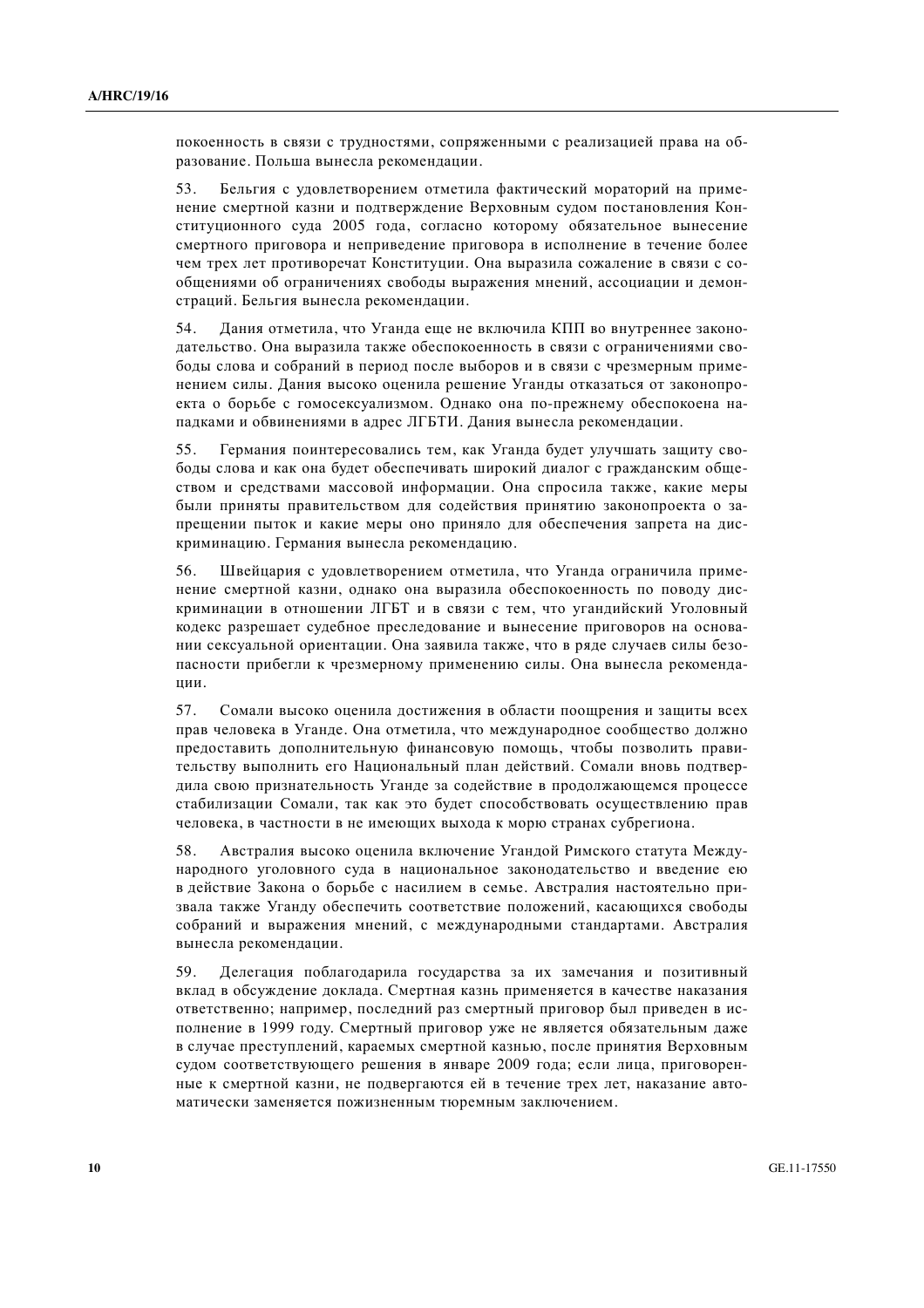60. Что касается вопросов, связанных с применением чрезмерной силы, то правительство проводит политику, в соответствии с которой отдельные сотрудники несут личную ответственность за действия, совершенные вне закона.

61. В связи с вопросом о свободе ассоциации делегация сообщила, что со всеми заинтересованными сторонами продолжаются консультации по законопроекту об общественном порядке (управлении). Благодаря этому законопроекту правительство намеревается регулировать общественные демонстрации и собрания, а также установит обязанности всех соответствующих сторон.

62. По вопросу о создании препятствий для проведения митингов делегация заявила, что правительство не препятствует проведению митингов политических партий, кроме случаев, когда такие акции организуются в местах, где ставятся под угрозу безопасность и благополучие населения.

63. Что касается личной свободы, произвольных арестов и незаконных задержаний, то проблема, особенно для широких масс, заключается в недостаточной осведомленности об их правах и о процедурах, которым необходимо следовать в случае нарушения их прав человека.

64. Что касается свободы слова, то на основе консультаций с различными заинтересованными сторонами был подготовлен проект поправок к Закону о прессе и журналистах 2010 года. Его еще предстоит представить на рассмотрение Парламенту. В то же время все еще приветствуются дополнительные комментарии от общественности, в том числе и во время рассмотрения законопроекта Парламентом.

65. Что касается средств массовой информации и уголовного законодательства, то существуют юридические механизмы возмещения ущерба, которыми могут воспользоваться лица, полагающие, что их права были нарушены.

66. Хотя Уганда подписала Факультативный протокол к КПП, с различными заинтересованными сторонами все еще продолжаются консультации по вопросу о его ратификации. Законопроект о борьбе с пытками находится на рассмотрении Парламента.

67. В связи с вопросом о незаконных задержаниях делегация сообщила, что примерно в 1998 и 2000 годах Уганда пережила беспрецедентную волну терроризма. Информация обо всех центрах содержания под стражей была опубликована в Официальных ведомостях и доступна широкой общественности. В пункте 4 статьи 23 Конституции предусмотрено, что в течение максимум 48 часов подозреваемое лицо должно быть доставлено в суд, где он или она может подать ходатайство по процедуре хабеас корпус. Любой сотрудник правоохранительных органов, не соблюдающий эти положения, будет нести личную ответственность за свои действия. Полиция приняла меры для обеспечения того, чтобы во исполнение этого конституционного требования предварительное следствие проводилось до ареста подозреваемого.

68. Что касается освобождения должностных лиц от уголовного преследования, то делегация заявила, что это необоснованное утверждение, учитывая, что 36 сотрудникам полицейского отряда быстрого реагирования были предъявлены обвинения в суде в связи с различными преступлениями, имеющими отношение к пыткам.

69. Поскольку иски о компенсации мало прогнозируемы, их нельзя полностью предусмотреть в бюджете. В большинстве случаев они превышают средства, предусмотренные в бюджетах на текущий год, и поэтому переносятся на следующий год. Если это позволяют ресурсы, компенсации по искам выплачи-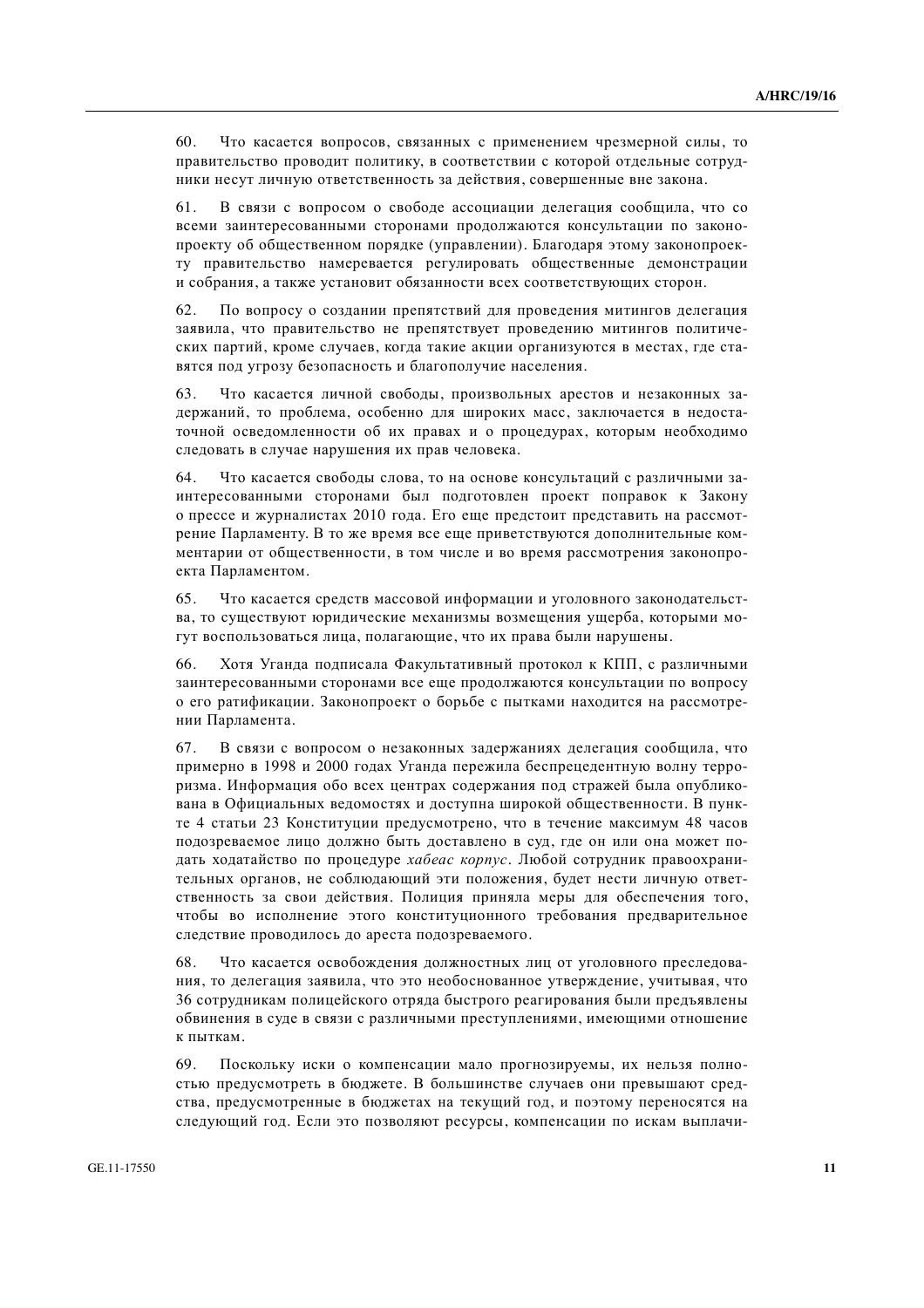ваются в порядке их поступления, и для рассмотрения сумм возмещаемого ущерба был создан Комитет по компенсациям.

70. В связи с вопросом о здравоохранении делегация заявила, что правительство предложило ввести национальную систему медицинского страхования в целях совершенствования внутренней мобилизации ресурсов за счет взносов формального и частного сектора.

71. Что касается ветхой материально-технической базы здравоохранения и региональных лечебно-диагностических центров, то начиная с 2008/9 финансового года ежегодно из фонда капитального развития выделяется в среднем 1,5 млрд. угандийских шиллингов на строительство, оборудование и перевозку персонала.

72. В связи с вопросом, касающимся ЛГБТ, делегация отметила, что любое лицо, которое полагает, что его или ее права были нарушены положениями закона, может обратиться в суд с иском о возмещении ущерба или инициировать процесс внесения поправок в отдельные положения этого закона. Законопроект о борьбе с гомосексуализмом находится на рассмотрении в Парламенте. Что же касается тяжелой участи правозащитников, то делегация заявила, что правительство не потворствует насилию в отношении кого бы то ни было. Не сушествует никаких доказательств, подтверждающих утверждение о том, что оставшиеся правозашитники стали мишенью для гонений. Что касается организаций ЛГБТ, то законы Уганды не дискриминируют никакой организации, желающей зарегистрироваться. Необходимо только, чтобы такие организации соответствовали критериям, предусмотренным в Законе (с внесенными в него поправками) о регистрации НПО 2009 года.

73. Что касается дискриминации в сфере здравоохранения, то делегация отметила, что политика Уганлы в области ВИЧ не носит лискриминационного характера. В соответствии с законами и медицинской этикой врачи обязаны не допускать дискриминации и/или не раскрывать личную медицинскую информацию третьим лицам.

74. Руанда с удовлетворением отметила усилия, предпринимаемые в таких областях, как образование, права ребенка, права женщин и право на здоровье. Она отметила ратификацию Угандой многих международных и региональных договоров. Она отметила также усилия государства, направленные на решение выявленных проблем и трудностей в области поощрения, защиты и осуществления прав человека. Руанда вынесла рекомендации.

75. Словения просила Уганду сообщить, какие меры были приняты для: а) профилактики малярии, туберкулеза и ВИЧ/СПИДа, b) прекращения широко распространенной дискриминации инвалидов и для предоставления им равных возможностей и с) предотвращения жестокого обращения с детьми и для реабилитации детей, которые были использованы в военных действиях. Словения выразила обеспокоенность в связи с гендерным неравенством и вредной традиционной практикой. Словения вынесла рекомендации.

76. Мозамбик отметил, что Уганда ратифицировала основные договоры по правам человека и приняла меры по включению многих из них в национальное законодательство. Мозамбик одобрил достижения Уганды в области здравоохранения. Он отметил, что правительство выделяет из бюджета большие средства на образование. Мозамбик высоко оценил также принятие Угандой рекомендации в отношении разработки национального плана действий в области прав человека. Мозамбик вынес рекомендацию.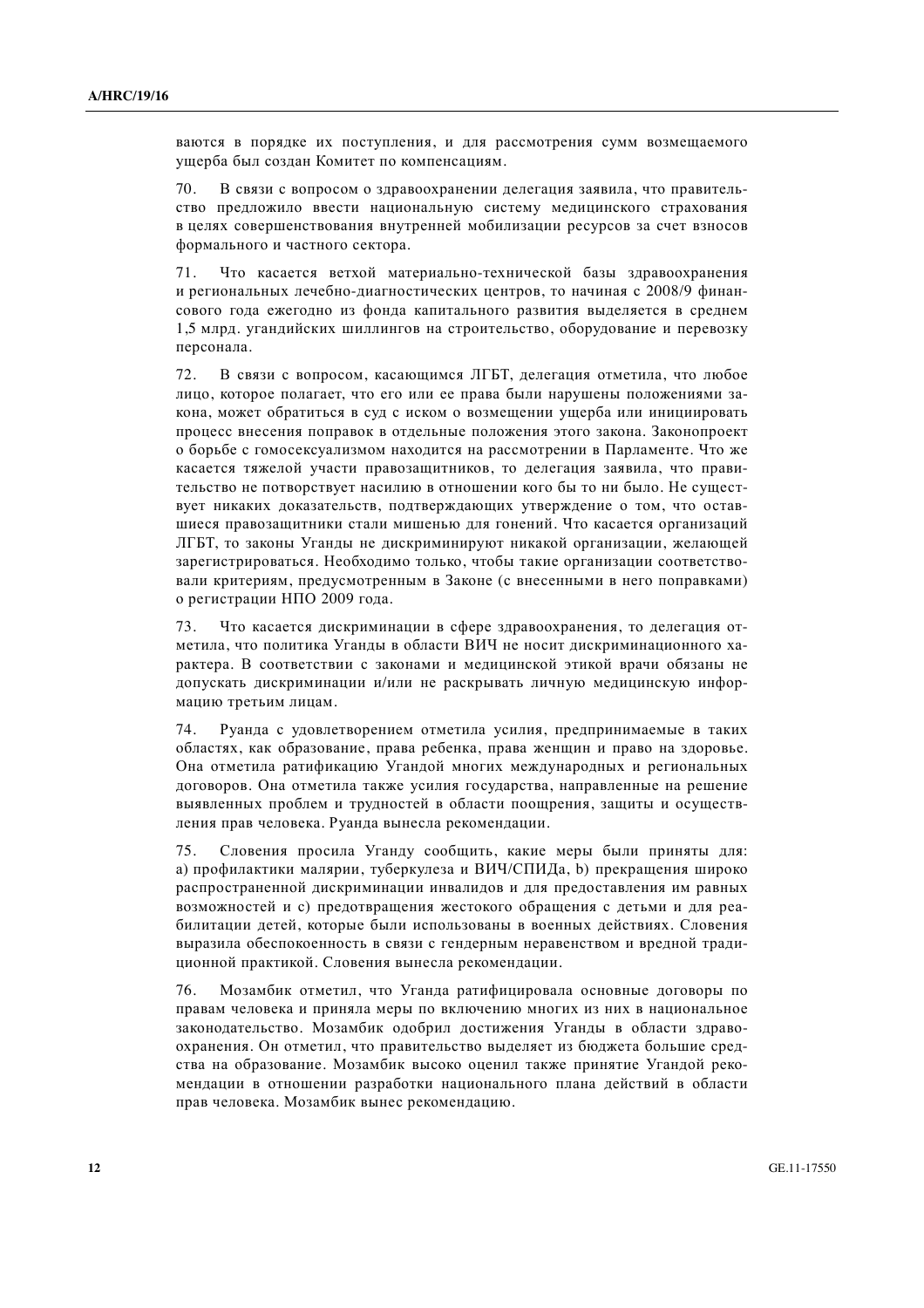77. Венгрия отметила усилия Уганды, направленные на подготовку институциональной и правовой основы для осуществления договоров по правам человека, участником которых является эта страна. Она с удовлетворением отметила приверженность предупреждению геноцида и сотрудничество с отделением УВКПЧ в стране; однако она заявила что существуют возможности для улучшения сотрудничества с правозашитными механизмами Организации Объединенных Наций. Венгрия вынесла рекоменлации.

78. Турция отметила антикоррупционные меры, инициированные правительством. Турция высоко оценила соответствующие статьи Конституции, гарантирующие защиту от пыток, и ратификацию КПП. Турция отметила увеличение числа женщин в Парламенте и призвала обеспечить участие женщин на местном уровне. Турция вынесла рекомендации.

79. Аргентина одобрила включение Угандой проблематики прав человека в свой Национальный план развития до 2015 года. Аргентина вынесла рекомендации.

80. Соединенное Королевство призвало Уганду предпринять конкретные шаги для совершенствования применения конституционных законов и институтов защиты прав человека. Оно выразило одобрение в связи с работой правительства в области борьбы с лискриминацией женщин, но отметило, что основные законы на этот счет еще не приняты. Оно настоятельно призвало также правительство принять меры, направленные на борьбу с дискриминацией по признаку сексуальной ориентации. Оно вынесло рекомендации.

81. Буркина-Фасо высоко оценила принятие в 2010 году Закона о борьбе с насилием в семье, направленного на защиту жертв и уголовное преследование виновных. Она с удовлетворением отметила также принятие национального плана действий в интересах женщин для поощрения всестороннего учета гендерной проблематики. Она высоко оценила готовность Уганды реализовать план действий в интересах детей, призванных в вооруженные силы государства. Она вынесла рекомендации.

82. Святой Престол высоко оценил усилия, предпринимаемые Угандой в правовой, политической и институциональной областях, включая создание национального правозащитного учреждения. Он поддержал защиту государством права на жизнь и на естественную семью и поздравил Уганду в связи с сокращением распространения ВИЧ/СПИДа. Он отметил сложные проблемы, связанные с нищетой, санитарными условиями, начальным образованием, а также с такими явлениями, как дети-солдаты и детский труда. Он вынес рекомендации.

83. Бразилия была воодушевлена твердым намерением Уганды стать в среднесрочной перспективе страной со средним уровнем доходов и хотела бы получить информацию о влиянии экономического и финансового кризиса на способность правительства осуществлять стратегии экономического роста. Бразилия отметила усилия государства и законодательные меры, направленные на борьбу с гендерным насилием. Бразилия вынесла рекомендации.

84. Испания поздравила Уганду с тем, что законопроект о борьбе с гомосексуализмом не был утвержден. Она отметила, что Уганда подписала план действий в интересах детей, связанных с вооруженными силами, а также отметила ее усилия по его осуществлению. Испания с удовлетворением отметила сотрудничество государства с УВКПЧ. Испания вынесла рекомендации.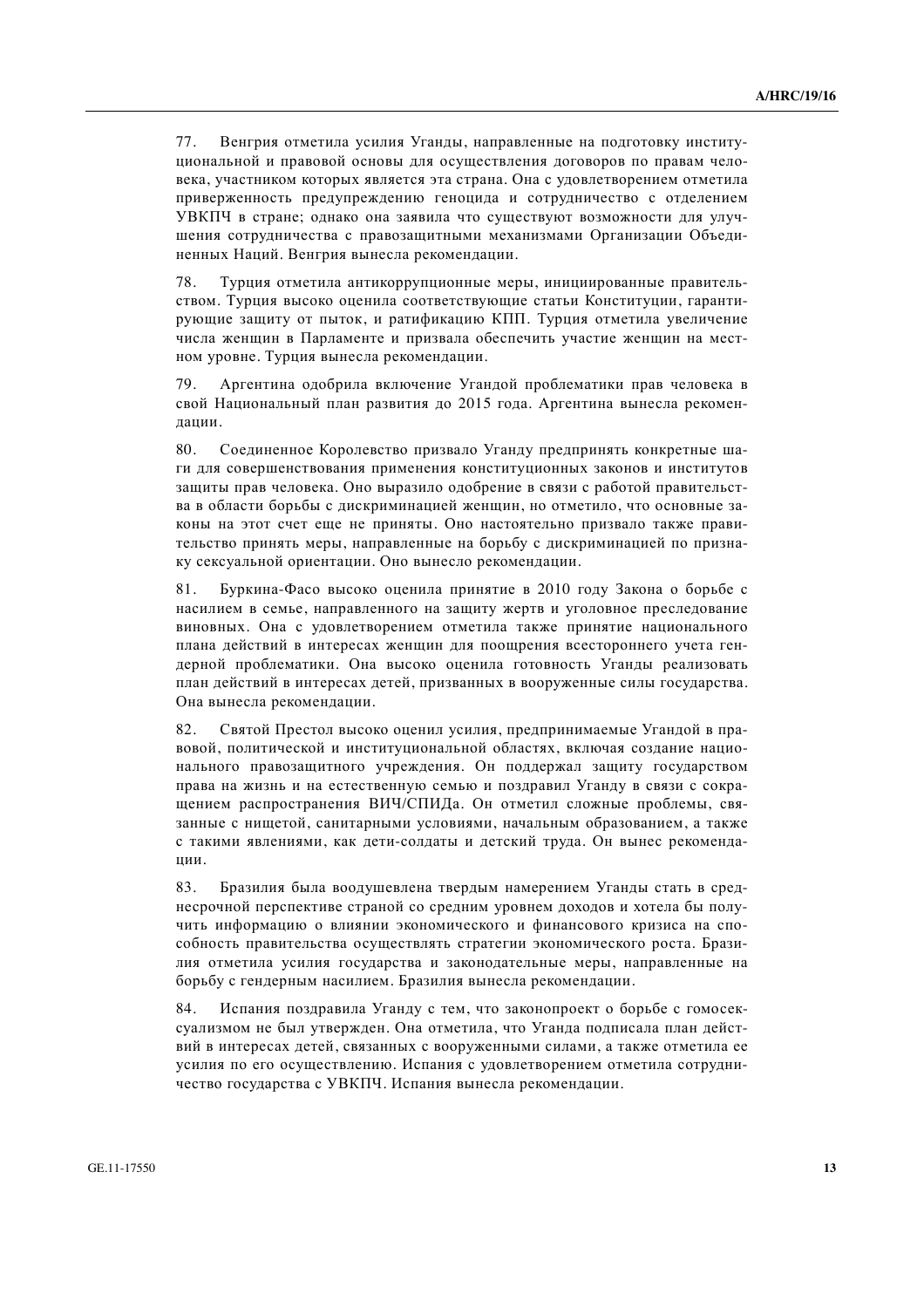85. Швеция отметила, что Конституция Уганды предусматривает свободу слова и собраний, однако она выразила обеспокоенность по поводу предложенного в 2010 году законопроекта о прессе и журналистах, который может привести к новым посягательствам на свободу выражения мнений. Она отметила также, что Уголовный кодекс Уганды устанавливает ответственность за половую связь в частном порядке по обоюдному согласию между совершеннолетними лицами одного пола. Она приветствовала установление моратория де-факто на смертную казнь. Швеция вынесла рекомендации.

86. Чили отметила твердое намерение Уганды осуществить план действий, касаюшийся участия летей в вооруженных конфликтах. Она позлравила Уганлу в связи с присвоением статуса "А" ее национальной комиссии по правам человека. Она выразила обеспокоенность в связи с информацией об ограничениях на своболу выражения мнений и собраний и поинтересовалась позицией Уганды на этот счет. Чили вынесла рекомендации.

87. Гана признала как готовность правительства выполнять свои правозащитные обязательства, так и его целенаправленные усилия в этой области. Она высоко оценила принятие Угандой Национального плана действий в интересах женщин. Гана с удовлетворением отметила принятие правительством рекомендации в отношении разработки национального плана действий как части механизма последующих мер. Гана вынесла рекомендации.

88. Япония с удовлетворением отметила ратификацию Угандой целого ряда международных договоров по правам человека и активную роль в этом Комиссии по правам человека Уганды. Она выразила обеспокоенность по поводу жертв среди гражданского населения в результате реакции государства на акции протеста "Пешком на работу" и неправомерного обращения с оппозиционными политиками. Она отметила вызовы, связанные с восстановлением социальной сферы в период после гражданской войны. Япония вынесла рекомендации.

89. Нидерланды отметили, что в Уганде существуют дискриминация и насилие по признаку сексуальной ориентации или гендерной идентичности и что однополые отношения и браки запрещены законом. Они выразили обеспокоенность в связи с сообщениями о скотоводах, в частности по поводу их безопасности и права на образование, питание, землю и природные ресурсы. Нидерланды отметили, что правозащитники и адвокаты в области прав человека подвергаются преследованиям и насилию. Нидерланды вынесли рекомендации.

90. Латвия с удовлетворением отметила открытость государства и его готовность сотрудничать с мандатариями специальных процедур, часть из которых посетила Уганду в последние годы. Латвия вынесла рекомендации.

91. Мексика отметила открытость Уганды перед международным сообществом. Она призвала Уганду продолжать работу в области поощрения и защиты прав женщин и права на образование и в области отмены смертной казни. Мексика поинтересовалась, какие меры принимает Уганда для предотвращения КОЖПО. Мексика вынесла рекомендации.

92. Соединенные Штаты Америки высоко оценили работу Комиссии по правам человека Уганды, однако они с озабоченностью отметили чрезмерное применение силы органами безопасности, существование объектов для необъявленного содержания под стражей, известных под названием "конспиративные дома", пытки, зависимость Избирательной комиссии и неспособность защитить права меньшинств, в частности ЛГБТ. Они вынесли рекомендации.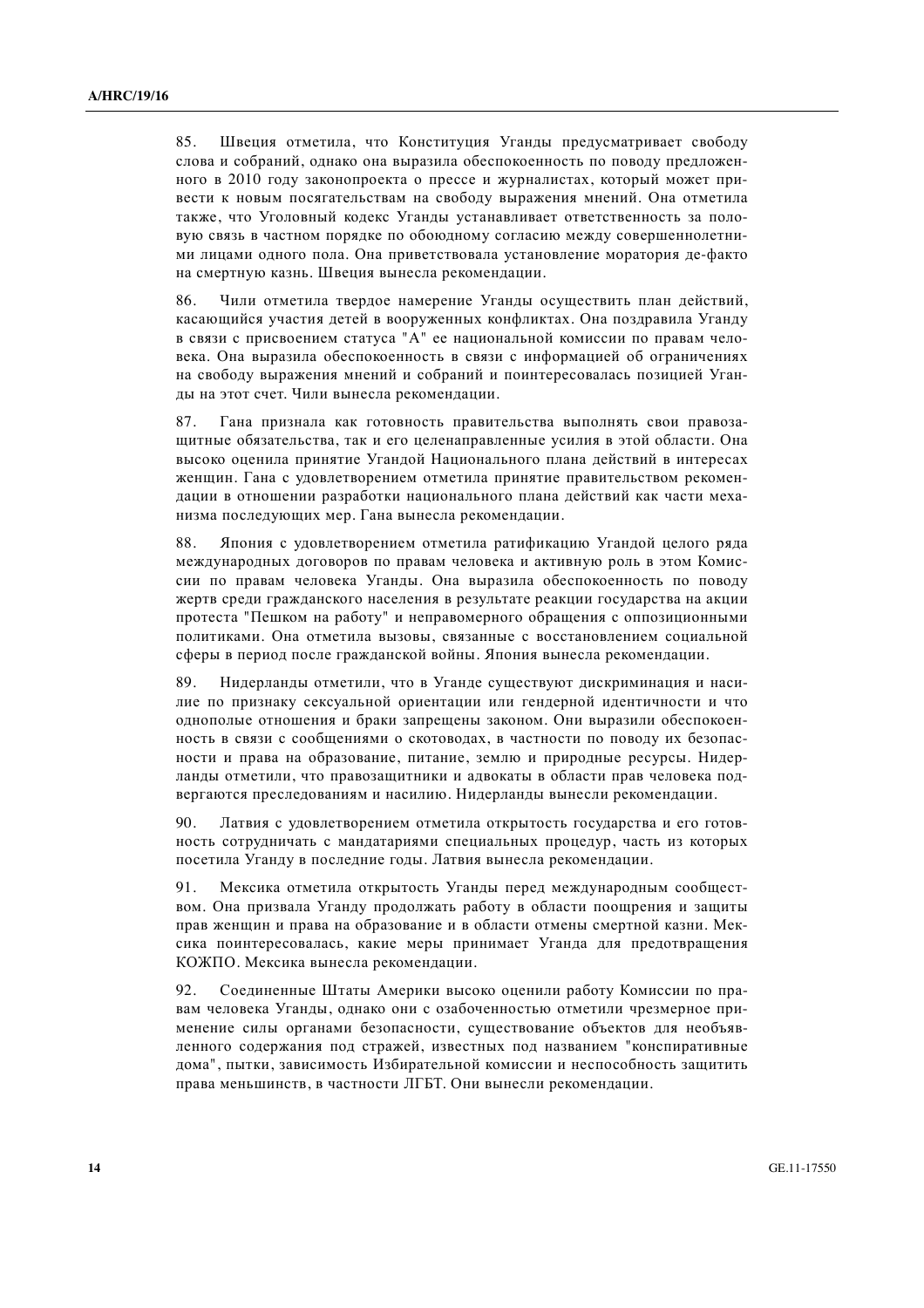93. Словакия с удовлетворением отметила аккредитацию Комиссии по правам человека Уганды Международным координационным комитетом национальных правозащитных учреждений с присвоением ей статуса "А". Словакия положительно отметила также поддержку, оказываемую Угандой отделению УВКПЧ в стране. Словакия отметила приверженность правительства выполнению положений плана лействий в отношении летей, связанных с вооруженными силами. Словакия вынесла рекоменлации.

94. Бурунди отметила, что национальный доклад был полготовлен в сотрудничестве с органами государственной власти, организациями гражданского обшества, НПО, частным сектором и Комиссией по правам человека Уганлы. Бурунди с удовлетворением отметила создание различных правозащитных учреждений. Она призвала Уганду продолжать предпринимать усилия в области здравоохранения и образования.

95. Румыния заявила, что различные осуществляемые Угандой программы направлены на то, чтобы вызволить людей из пут нищеты, и что меры, введенные в действие в системе здравоохранения, являют собой пример для подражания другим странам региона. Она, однако, отметила, что комплексная система защиты прав детей не создана, и спросила о стратегии государства, направленной на решение этих вопросов. Она вынесла рекомендации.

96. Азербайджан высоко оценил ратификацию Угандой основных международных договоров по правам человека, ее институциональные и правовые реформы и создание Комиссии по правам человека со статусом "А". Он отметил сокрашение масштабов нишеты, а также лостижения и проблемы в области водоснабжения и прав женщин. Азербайджан настоятельно призвал Уганду принять дальнейшие меры по достижению целей развития, сформулированных в Декларации тысячелетия. Азербайджан вынес рекомендацию.

97. Конго заявило, что предпринятые Угандой действия, особенно в области поощрения и защиты права на здоровье и образование, являются поистине выдающимися. Оно, однако, отметило, что права женщин и детей и положение в области прав коренных народов, в частности народа батва, вызывают обеспокоенность. Конго вынесло рекомендации.

98. Маврикий высоко оценил институциональное укрепление государством его правозащитной инфраструктуры, в том числе присвоение статуса "А" Комиссии по правам человека, ратификацию и включение в национальное законодательство региональных и международных договоров по правам человека, Национальный план развития и меры, принятые в отношении права на здоровье и образование и прав инвалидов. Он призвал международное сообщество оказать Уганде техническое содействие.

99. Индонезия с удовлетворением отметила широкую правовую основу для поощрения и защиты прав человека в Уганде и создание Комиссии по правам человека Уганды в соответствии с Конституцией страны. Она высоко оценила также введение бесплатного начального образования и улучшение медицинского обслуживания. Она вынесла рекомендации.

100. Ангола с удовлетворением отметила, что Уганда придает особое значение начальному образованию, сделав его бесплатным и обязательным для всех. Она отметила увеличение бюджетных ассигнований на образование, а также прогресс, достигнутый в области здравоохранения. Ангола заявила также, что туберкулез, малярия и ВИЧ/СПИД остаются, несмотря на этот прогресс, основной причиной смертности и заболеваемости. Ангола вынесла рекомендации.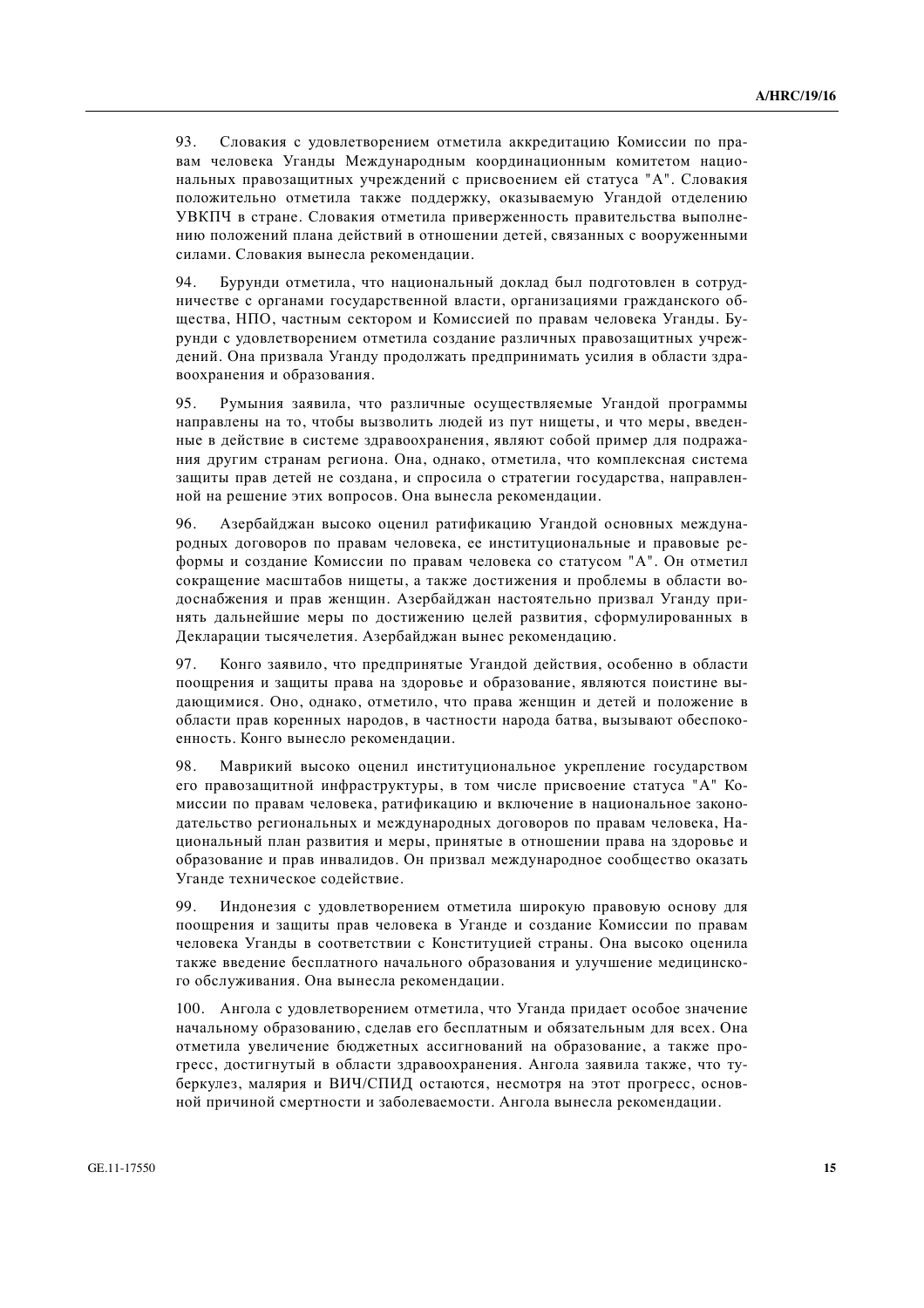101. Коста-Рика отметила институциональную базу Уганды, в частности ее Комиссию по правам человека, созданную в соответствии с Парижскими принципами, и Комиссию по равным возможностям. Она отметила также разработку конституционных и законодательных положений, касающихся права на чистую и здоровую окружающую среду. Она вынесла рекомендации.

102. Объелиненная Республика Танзания высоко оценила принятие Закона о борьбе с насилием в семье 2010 года, реализацию пакета экономических стимудов, а также усилия по установлению приоритетов в секторе здравоохранения. Она с удовлетворением отметила принятие Угандой рекомендации в отношении разработки национального плана лействий как части механизма последующих мер по вопросам, затронутым в ее национальном докладе. Она вынесла рекомендацию.

103. Бангладеш отметила, в частности, создание Комиссии по правам человека Уганды, которой был присвоен статус "А", успехи в области сокращения масштабов нищеты, борьбу с ВИЧ/СПИДом, усилия в области образования и всесторонний учет гендерной проблематики. Она отметила участие Уганды во многих международных договорах по правам человека и ее обязательства в отношении детей, связанных с вооруженными силами; однако она отметила также сохранение нищеты и болезней. Бангладеш призвала Уганду защищать детей от неприемлемых действий с культурной и юридической точек зрения.

104. В связи с обеспокоенностью, выраженной Соединенным Королевством по поводу того, что Уганда не приняла закон о борьбе с насилием в семье, делегация напомнила, что он был принят и введен в действие в 2010 году.

105. Глава делегации категорически опроверг упомянутое представителем Соединенных Штатов существование "конспиративных домов" пыток, заявив, что ничего полобного в Уганле не сушествует и что если такие лома имеются, то лицам, утверждающим это, предлагается указать, где именно они находятся. Отвечая на вопрос о случаях массового развертывания сил безопасности, глава делегации отметил, что такая практика распространена во всем мире в период аномалий и угрозы безопасности и что поэтому Уганда не делает ничего необычного.

106. В связи с обеспокоенностью, выраженной правительством Соединенных Штатов по поволу призыва Презилента внести в Конституцию поправки, ограничивающие право на освобождение под залог, делегация заявила, что Президент является гражданином Уганды, обладающим равными правами в рамках Конституции, и что никто не может умалять этих прав. Президент просто осуществляет свое право, в соответствии со статьей 29 Конституции Уганды, на защиту свободы сознательного выражения мнений, передвижения, вероисповедания, собраний и ассоциаций.

107. Делегация пояснила, что неверно предполагать, будто регистрация НПО позволяет государству контролировать НПО. НПО зарегистрируются в соответствии с принятой процедурой для упрощения управления и трудовых отношений.

108. Делегация подчеркнула, что законопроект о борьбе с гомосексуализмом является личным законопроектом.

109. В ответ на вопрос о независимости членов Избирательной комиссии Уганда отметила, что они были проверены Парламентом.

110. В заключение делегация заявила, что правительство готово полностью принять и выполнить положительные рекомендации в рамках имеющихся у не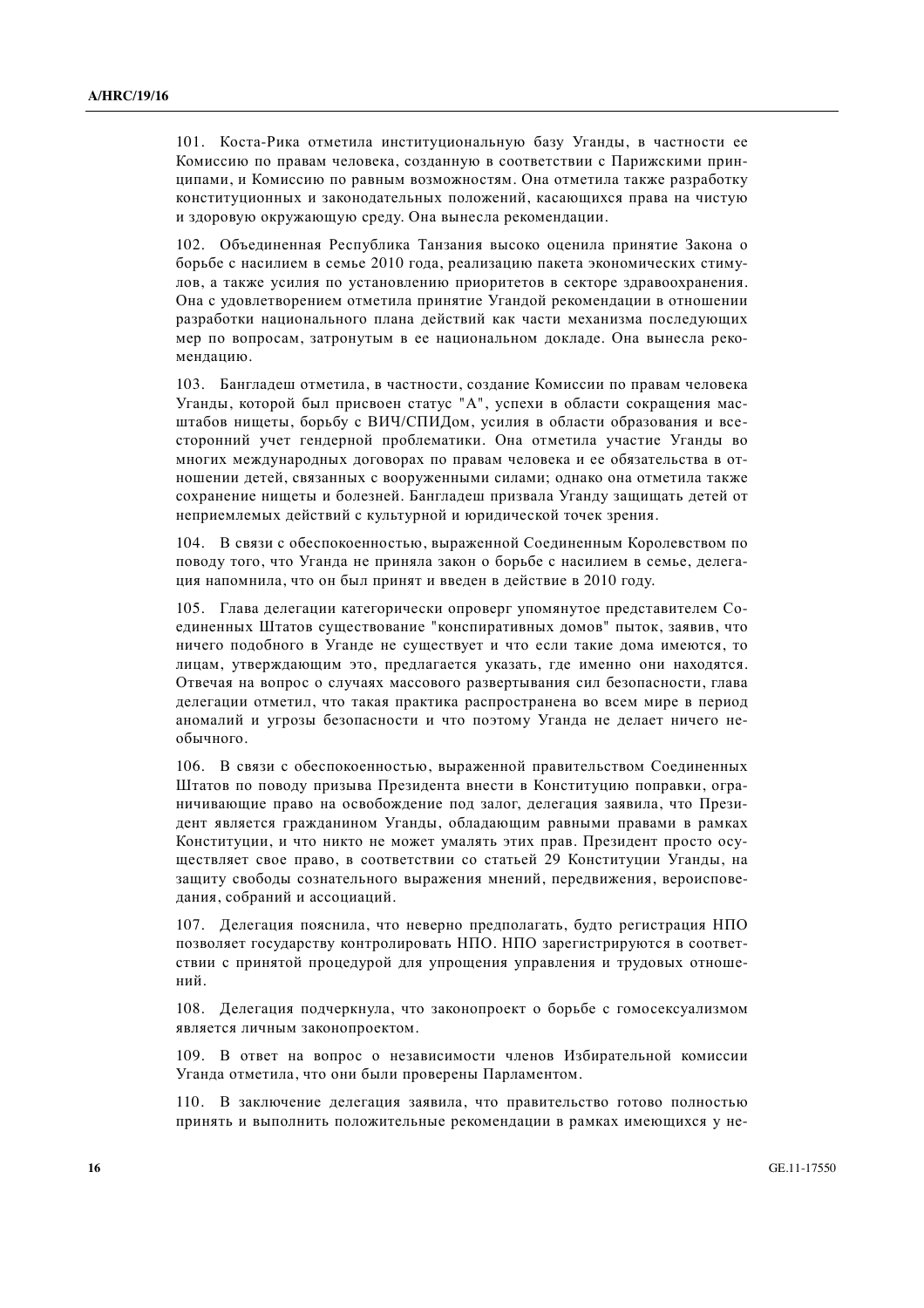го ресурсов. Правительство призвало Рабочую группу поддержать и одобрить предложения о разработке плана действий в качестве основы для последующих мер по выполнению рекоменлаций и настоятельно призвало международное сообщество поддержать его усилия по его разработке и осуществлению.

### **II.** Выводы и/или рекомендации\*\*

111. Перечисленные ниже рекомендации, сформулированные в ходе интерактивного диалога, были рассмотрены Угандой и пользуются ее поддерж**кой:** 

111.1 инкорпорировать положения международных договоров по правам человека в национальное законодательство (Чад);

111.2 **продолжать согласовывать свое внутригосударственное за-**КОНОДАТЕЛЬСТВО С ТЕМИ МЕЖДУНАРОДНЫМИ ДОГОВОРАМИ ПО ПРАВАМ ЧЕловека, участником которых Уганда является (Индонезия);

111.3 изменить соответствующим образом все законы, которые противоречат принятым Угандой национальным и международным **• бязательствам уважать, защищать и поощрять свободу выражения ɦɧɟɧɢɣ ɢ ɫɜɨɛɨɞɭ ɫɨɛɪɚɧɢɣ (ɒɜɟɰɢɹ);**

111.4 принять всеобъемлющую стратегию, предусматривающую в том числе пересмотр и разработку законодательства, для изменения **или искоренения традиционных обычаев и стереотипов, содержащих**  $\bf{B}$  себе элемент дискриминации женщин $^2$  (Польша);

111.5 принять дополнительные меры по защите права на свободу собраний в соответствии со своими международными обязательства-МИ ПО Международному пакту о гражданских и политических правах и положениями Конституции Уганды (Соединенное Королевство Ведикобритании и Северной Ирландии);

111.6 продолжать принимать меры по обеспечению эффективного соблюдения законодательства, касающегося наиболее уязвимых групп населения (Коста-Рика);

111.7 **продолжить усилия по созданию и укреплению национальных правозащитных и демократических институтов (Непал);** 

111.8 обеспечить независимость и надлежащий потенциал Комиссии по правам человека Уганды (Австрия);

111.9 **ввести образование в области прав человека в целях повы**шения осведомленности людей о всех категориях прав человека (Не**ɩɚɥ);**

<sup>\*\*</sup> Выводы и рекомендации не были отредактированы.<br><sup>2</sup> В ходе интерактивного диалога рекомендация была сформулирована следующим образом: "принять всеобъемлющую стратегию, предусматривающую в том числе пересмотр и разработку законодательства, для изменения или искоренения таких традиционных обычаев и стереотипов, содержащих в себе элемент дискриминации женщин, как многоженство" (Польша).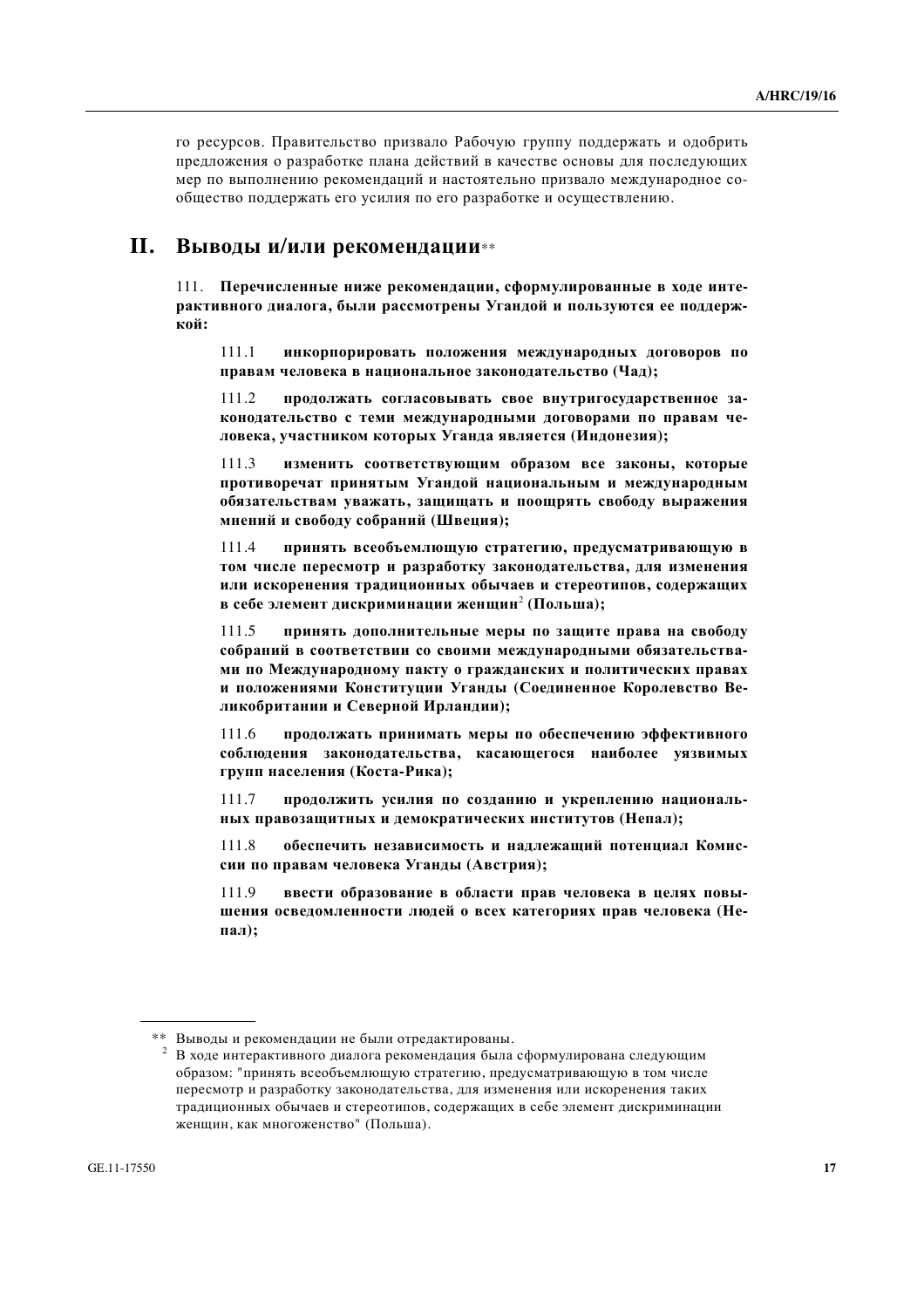111.10 включить проблематику прав человека в школьные программы (Чад);

111.11 **включить Всемирную программу образования и подготовки в области прав человека, особенно ее второй этап, в свои национальные программы** (Коста-Рика);

111.12 **выделять больше ресурсов на образование в области прав** человека в районах страны, которые на протяжении длительного **времени находились под контролем повстанцев или подверглись дес**табилизации в результате многолетней гражданской войны (Свази**ɥɟɧɞ);**

111.13 вовлекать гражданское общество в процесс осуществления **рекомендаций по итогам УПО (Польша);** 

111.14 **создать постоянное учреждение для синхронизации выпол-Нения рекомендаций, мониторинга результатов и представления док-** $\boldsymbol{\text{Jaqob}}$  (Венгрия);

111.15 повысить статус национального плана последующей дея-ТЕЛЬНОСТИ ПО ИТОГАМ УПО ПУТЕМ ЕГО ВКЛЮЧЕНИЯ В КОМПЛЕКСНЫЙ НАциональный план действий в области прав человека (Индонезия);

111.16 обеспечить эффективное осуществление предлагаемого на-**ЩИОНАЛЬНОГО ПЛАНА ДЕЙСТВИЙ ПО РЕШЕНИЮ ВОПРОСОВ, ПОДНЯТЫХ В НАu**иональном докладе и в рекомендациях УПО (Танзания);

111.17 далее укреплять сотрудничество с гражданским обществом в деле поощрения прав человека (Венгрия);

111.18 **принять алминистративные меры лля улучшения положения**  $\mu$ етей и женщин (Конго);

111.19 активизировать осуществление Национального плана дейст**вий в интересах женщин и программ сокращения масштабов нищеты и программ развития с учетом гендерного фактора (Гана);** 

111.20 **продолжать осуществление своего Национального плана** развития (НПР), который способствует укреплению партнерских связей между государственным и частным секторами и продолжению **ириентированного на экспорт и основанного на рыночных принци-**ПАХ РАЗВИТИЯ СТРАНЫ (СИНГАПУР);

111.21 продолжать основанный на массовом участии процесс осу**шествления Национального плана развития (Алжир);** 

111.22 продолжать осуществление стратегий и планов социально**укономического развития в целях достижения прогресса в реализаɰɢɢ ɰɟɥɟɣ ɪɚɡɜɢɬɢɹ, ɫɮɨɪɦɭɥɢɪɨɜɚɧɧɵɯ ɜ Ⱦɟɤɥɚɪɚɰɢɢ ɬɵɫɹɱɟɥɟɬɢɹ, <b>году** (Куба);

111.23 приложить дополнительные долгосрочные усилия для обеспечения мер по реинтеграции, чтобы предоставить всем детям, которые были завербованы или использовались в военных действиях, Немедленную и осуществляемую с учетом положения детей и гендер-**НЫХ ОСОбенностей многодисциплинарную помощь для их физической** и психологической реабилитации (Гана);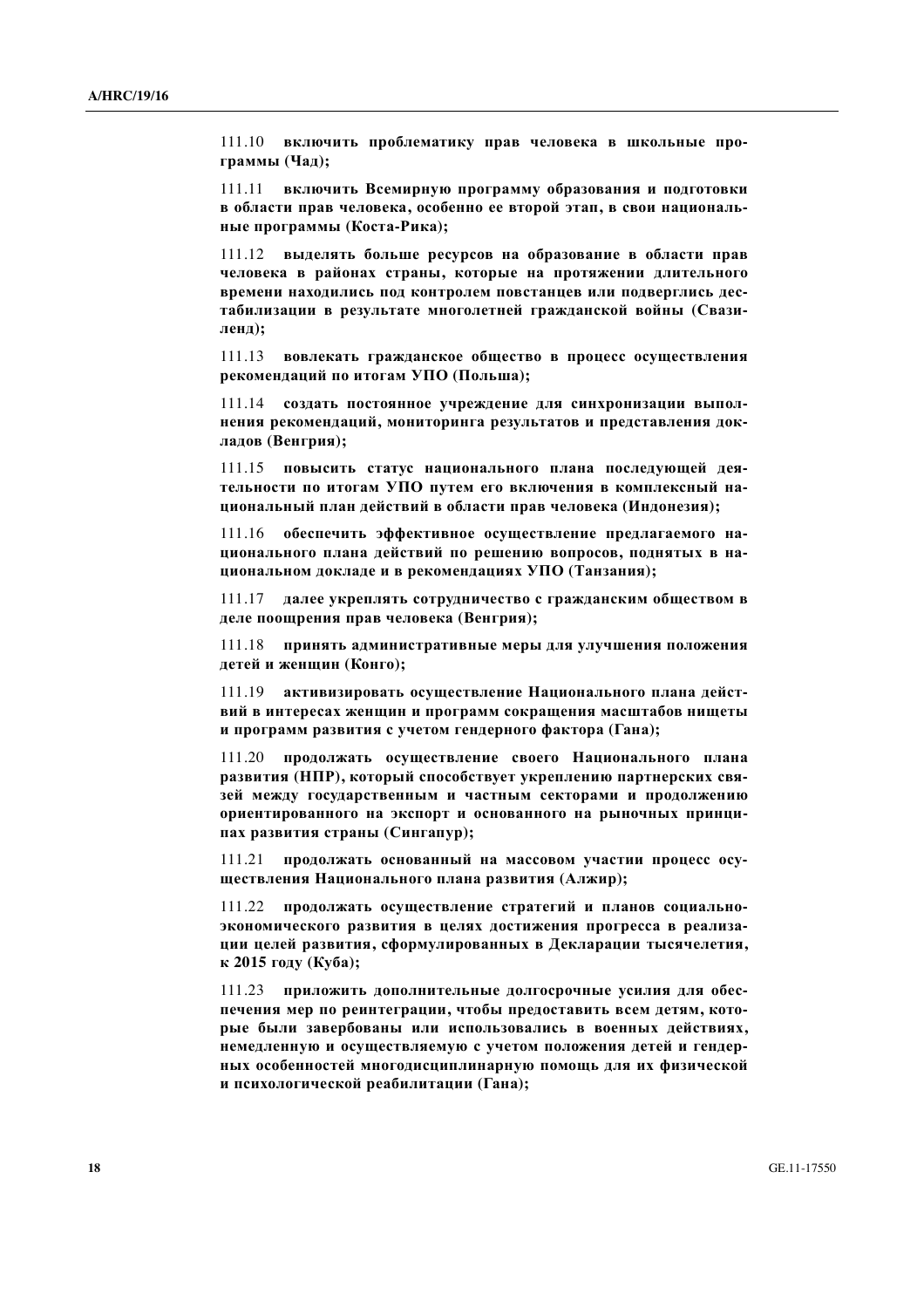111.24 разработать и реализовать национальный план действий по **выполнению рекомендаций, вынесенных в ходе УПО (Российская**  $\Phi$ едерация);

111.25 как можно скорее принять национальный план действий в **области прав человека в целях координации, поощрения и продви-** $X$ ения прав человека на устойчивой основе (Китай);

111.26 создать отдельный централизованный механизм для подготовки национальных докладов по правам человека (Российская Фе- $\mu$ ерация);

111.27 создать единый центр для контроля за выполнением обяза-Тельств перед договорными органами по правам человека и по представлению докладов (Руанда);

111.28 **укреплять сотрудничество с Управлением Верховного комис**сара по правам человека и обратиться за международной помощью для осуществления Плана действий в области прав человека (Мозам**ɛɢɤ);**

111.29 **согласовать гражданское, религиозное и обычное законода-ТЕЛЬСТВО СО СТАТЬЯМИ 15 И 16 КОНВЕНЦИИ О ЛИКВИЛАЦИИ ВСЕХ ФОРМ** дискриминации в отношении женщин (КЛДЖ), в частности путем пересмотра нынешней версии законопроекта о браке и разводе и внесения в нее поправок с целью обеспечить, чтобы она не содержала **улементов дискриминации в отношении женщин (Мексика);** 

111.30 подкреплять законы, постановления и планы надлежащей подготовкой и ресурсами с целью обеспечить реальное улучшение положения в области прав женщин на местах (Норвегия);

111.31 активизировать усилия по выполнению своих обязательств по КЛДЖ, в том числе путем полного осуществления Закона о борьбе  **<b>***HACHJHeM B CeMbe (Австралия);* 

111.32 принять дальнейшие необходимые меры для расширения и **активизации участия женщин в разработке и реализации местных** ПЛАНОВ РАЗВИТИЯ И УДЕЛЯТЬ ОСОбОЕ ВНИМАНИЕ ПОТРЕбНОСТЯМ СЕЛЬСКИХ  $x$ енщин (Азербайджан);

111.33 Министерству здравоохранения совместно с Министерством по вопросам равенства полов, труда и социального развития долж-**НЫМ Образом отражать права инвалидов в своих информационно**просветительских кампаниях в целях устранения негативного отно**шения к инвалидам в медицинских центрах (Словакия);** 

111.34 осуществить меры, предусмотренные для поощрения прав ИНВАЛИДОВ, СДЕЛАВ ОСОбЫЙ АКЦЕНТ НА РАВНЫХ ВОЗМОЖНОСТЯХ ДЛЯ ДЕ- $\text{TR}\ddot{\text{C}}$  **(BeHГрия)**;

111.35 принять меры по обеспечению прав инвалидов, в частности для борьбы со всеми формами дискриминации, с которыми сталки-**ВАЮТСЯ ЖЕНЩИНЫ-ИНВАЛИДЫ, И В СВЯЗИ С ОТСУТСТВИЕМ РАВНЫХ ВОЗ-**

 $3$  В ходе интерактивного диалога рекомендация была сформулирована следующим образом: "безотлагательно осуществить меры, предусмотренные в этом отношении, сделав особый акцент на равных возможностях для детей-инвалидов".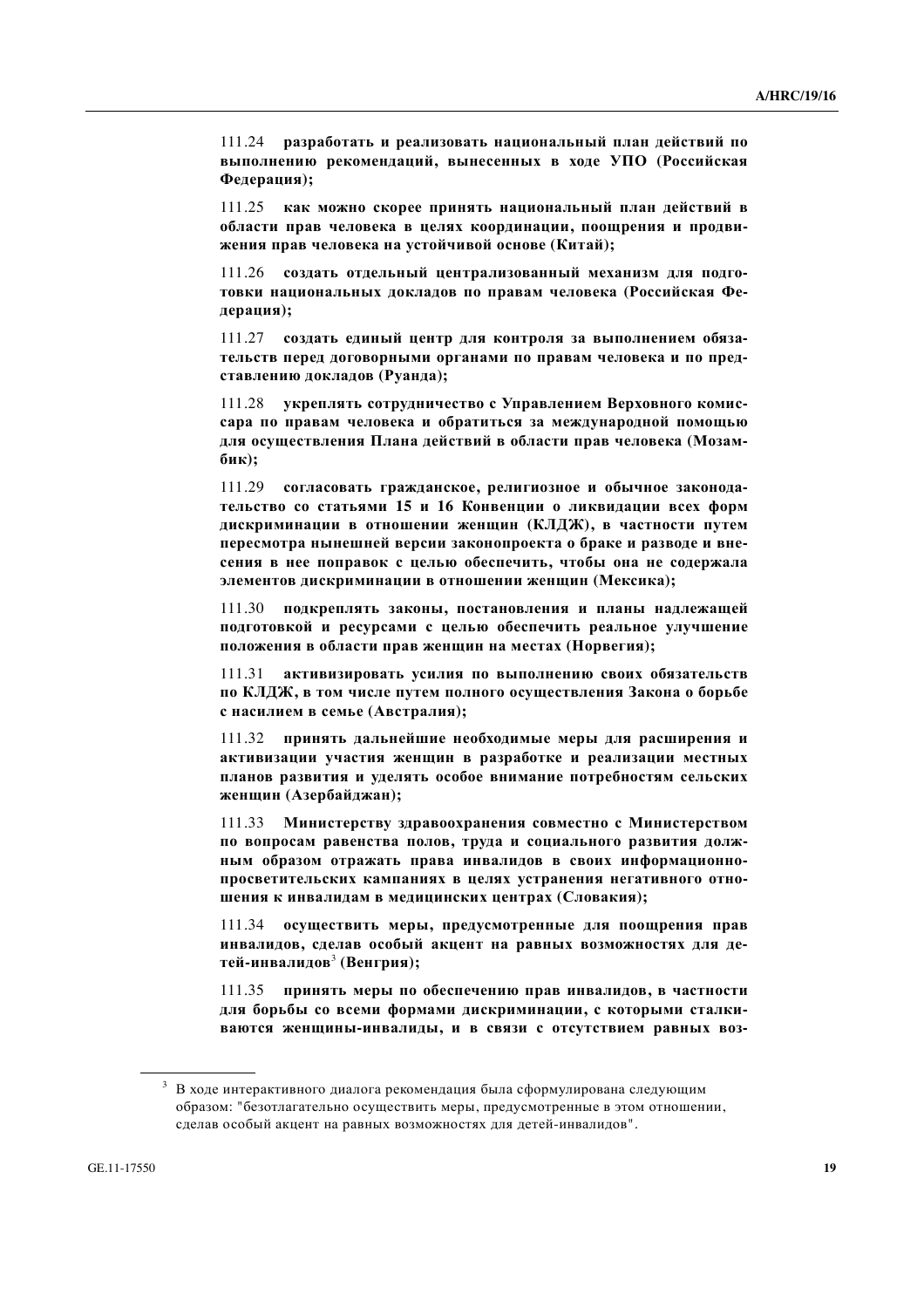можностей для несовершеннолетних лиц с ограниченными возмож**ностями уделять особое внимание детям-альбиносам (Испания);** 

111.36 обеспечить право голоса инвалидам в соответствии с Кон**венцией о правах инвалидов и осуществлять, в частности, альтерна-**ТИВНЫЕ МЕРЫ, ПОЗВОЛЯЮЩИЕ ИМ ГОЛОСОВАТЬ СВОбОДНО И ТАЙНО И ЛЕГКО получать доступ к соответствующим объектам (Мексика);

111.37 последовательно применять постановления Суда путем за-Мены всех смертных приговоров, не приведенных в исполнение по прошествии более чем трех лет после их вынесения, пожизненным заключением (Бельгия);

111.38 усилить разделение полномочий между исполнительной **и судебной ветвями власти (Венгрия);** 

111.39 обеспечить проведение беспристрастных и независимых расследований утверждений о нарушениях прав человека со стороны сил безопасности, включая пытки и другие жестокие, бесчеловечные или унижающие достоинство виды обращения, и обнародование ре- $3$ ультатов этих расследований (Канада);

111.40 безотлагательно созлать национальный механизм предупре-ЖДЕНИЯ ПЫТОК, ПОЗВОЛЯЮЩИЙ НЕПРАВИТЕЛЬСТВЕННЫМ ОРГАНИЗАЦИЯМ И Комиссии по правам человека Уганды получать доступ в центры со- $\mu$ ержания под стражей (Испания);

111.41 **принять безотлагательные меры по расследованию чрезмер-НОГО ПРИМЕНЕНИЯ СИЛЫ И СЛУЧАЕВ ПРИМЕНЕНИЯ ПЫТОК СИЛАМИ безопас-**НОСТИ И ПО ПРИВЛЕЧЕНИЮ К ОТВЕТСТВЕННОСТИ И НАКАЗАНИЮ ВИНОВНЫХ **(ɑɟɲɫɤɚɹ Ɋɟɫɩɭɛɥɢɤɚ);**

111.42 ликвидировать места содержания под стражей, известные под названием "конспиративные дома" (Соединенные Штаты Аме**пики**):

111.43 улучшить общие условия содержания в тюрьмах и принять соответствующие меры для решения таких проблем, как перепол-Ненность камер, неудовлетворительное состояние тюрем и недостатки медицинского обслуживания (Чешская Республика);

111.44 подкрепить свой строгий подход к калечащим операциям на Женских половых органах мерами по повышению осведомленности, профилактике и просвещению в соответствующих общинах (Фран**ɰɢɹ);** 

111.45 обеспечить применение законов, защищающих женщин от **НАСИЛИЯ, ВКЛЮЧАЯ СЕКСУАЛЬНОЕ НАСИЛИЕ И СЕКСУАЛЬНЫЕ ДОМОГАТЕЛЬСТ- (Чешская Республика);** 

111.46 обеспечить действенное осуществление Закона о запрещении **калечения женских половых органов 2010 года, а также привлечение** К ОТВЕТСТВЕННОСТИ И НАКАЗАНИЕ ВИНОВНЫХ В ПРИМЕНЕНИИ ТАКОЙ ПРАКтики (Польша);

111.47 принять меры для предотвращения насилия в семье и обеспечения равных прав и равного политического участия женщин, а также принять все необходимые меры для эффективного применения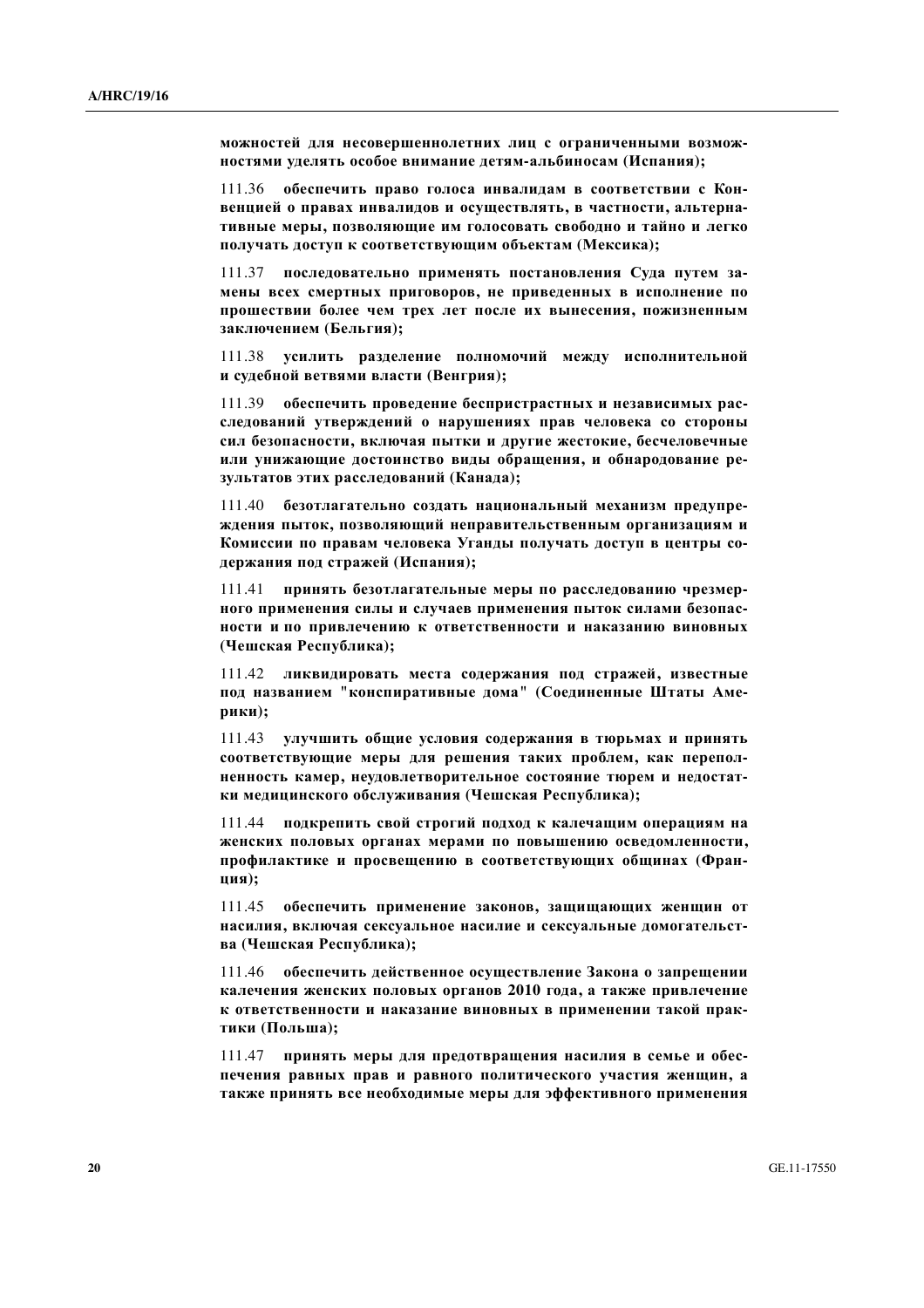Закона о запрещении калечения женских половых органов, принято- $\Gamma$ **0 в 2010 году** (Словения);

111.48 активизировать, в том числе в рамках международного сотрудничества, усилия, направленные на предотвращение, пресечение **И** ИСКОРЕНЕНИЕ ВСЕХ ФОРМ НАСИЛИЯ В ОТНОШЕНИИ ЖЕНЩИН, ВКЛЮЧАЯ калечащие операции на женских половых органах, а также принять Меры по согласованию правового признания гражданских, политических, экономических и социальных прав женщин и мужчин (Аргентина);

111.49 применять недавно принятое законодательство о запреще-**НИИ ДИСКРИМИНАЦИИ И НАСИЛИЯ В ОТНОШЕНИИ ЖЕНЩИН И О ЗАПРЕЩЕНИИ калечения женских половых органов<sup>4</sup> (Испания);** 

111.50 **принимать, в том числе посредством осуществления Закона о запрещении калечения женских половых органов 2010 года, необхо**димые меры по обеспечению доступа к эффективной защите, включая правовую защиту, жертвам сексуального насилия и других видов **насилия** (Япония);

111.51 продолжать осуществлять свои инициативы, направленные На улучшение положения в области осуществления прав женщин и девочек Уганды, в том числе путем применения Закона о борьбе с на**силием в семье (Буркина-Фасо);** 

111.52 обеспечить предупреждение, расследование и привлечение **к** ответственности за сексуальное и гендерное насилие в отношении  $Bccex$  женщин, включая женщин-инвалидов (Чили);

111.53 предотвращать и расследовать случаи сексуального насилия **в** отношении женщин и привлекать виновных к ответственности (Франция);

111.54 **ввести в действие соответствующие регулирующие и право**применительные меры в целях более строгого соблюдения Закона о **борьбе с насилием в семье и Закона о запрещении калечения женских** ПОЛОВЫХ ОРГАНОВ И ПРИНЯТЬ МЕРЫ ПО Обеспечению расследования ак-ТОВ НАСИЛИЯ В ОТНОШЕНИИ ЖЕНЩИН, ВКЛЮЧАЯ ЖЕНЩИН-ИНВАЛИДОВ, И уголовного преследования виновных (Канада);

111.55 расследовать случаи гендерного насилия, привлекать винов-НЫХ К ОТВЕТСТВЕННОСТИ И ОКАЗЫВАТЬ ЖЕРТВАМ ПРАВОВУЮ И МЕДИЦИНскую помощь (Бразилия);

111.56 ввести в действие строгие меры для обеспечения того, чтобы ДЕТИ И МОЛОДЕЖЬ НЕ ОКАЗЫВАЛИСЬ ВТЯНУТЫМИ В ОТВРАТИТЕЛЬНЫЕ ВИДЫ Практики, несовместимые с угандийским законодательством и куль- $Typoй (3имбабве);$ 

111.57 принять необходимые меры по борьбе со случаями ритуаль-**НЫХ Убийств детей и взрослых в различных районах Уганды и по** 

<sup>&</sup>lt;sup>4</sup> В ходе интерактивного диалога рекомендация была сформулирована следующим образом: "эффективно применять недавно принятое законодательство о запрещении дискриминации и насилия в отношении женщин и о запрещении калечения женских половых органов".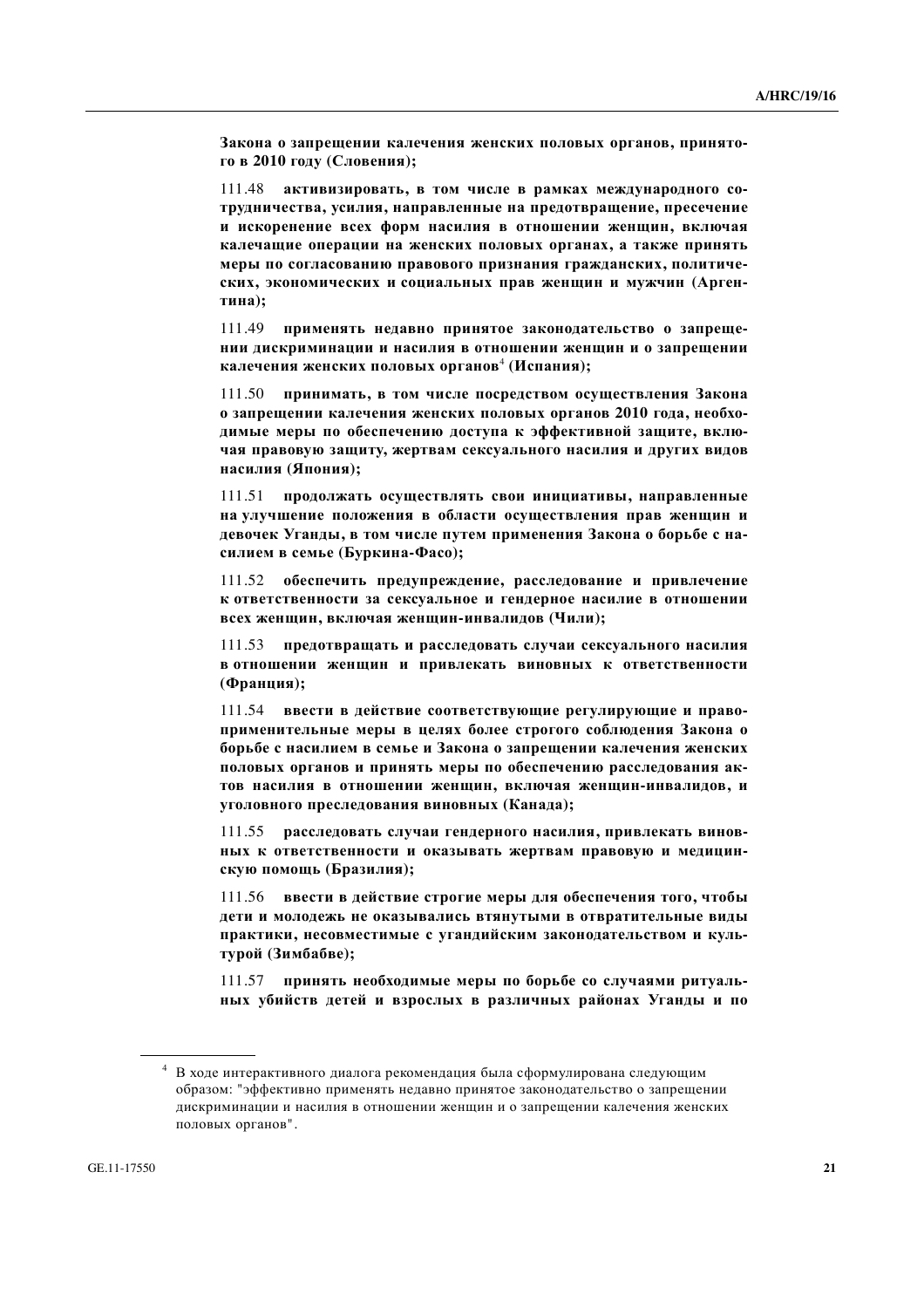**• беспечению эффективного расследования этих преступлений и уго**ловного преследования виновных (Чешская Республика);

111.58 принять необходимые меры для защиты угандийских детей **от всяких действий, причиняющих вред их физической и психиче**ской неприкосновенности (Буркина-Фасо);

111.59 **продолжать усилия по обеспечению более эффективной зашиты детей, в том числе путем пересмотра своей системы ювенальной юстиции** (Индонезия);

111.60 **расслеловать случаи напалений на правозашитников, жур-**Налистов и гражданских лиц со стороны сотрудников полиции и служб безопасности в период после выборов 2011 года и привлечь к  $\overline{O}$ **ТВЕТСТВЕННОСТИ ВИНОВНЫХ (НОРВЕГИЯ);** 

111.61 **ускорить совершенствование судебной, полицейской** и пенитенциарной систем в соответствии с международными стандартами в области прав человека (Святой Престол);

111.62 расследовать случаи внесудебных убийств и нападений на правозащитников и подвергнуть судебному преследованию всех лиц, признанных виновными (Бельгия);

111.63 обеспечить, чтобы решение об освобождении под залог оста**валось прерогативой судебной власти (Бельгия);** 

111.64 **в кратчайшие сроки проводить эффективные и независимые** расследования утверждений о применении пыток и неправомерном **ифращении в целях привлечения виновных к ответственности (Швейцария);** 

111.65 провести тщательное расследование всех предполагаемых случаев актов насилия и привлечь к ответственности сотрудников,  $\textbf{co}}$ вершивших их (Дания);

111.66 **в целях укрепления механизма прелотврашения безнаказан**ности расширить участие потерпевших в судебных разбирательствах и обеспечить защиту свидетелей (Венгрия);

111.67 **привлечь сотрудников служб безопасности к ответственно**сти за нарушения прав человека (Соединенные Штаты Америки);

111.68 расследовать случаи нарушения прав человека агентами государственной безопасности, полицейскими и военнослужащими и привлечь к ответственности виновных, а также обеспечить адекват-**НУЮ КОМПЕНСАЦИЮ ЖЕРТВАМ<sup>5</sup> (АВСТРИЯ);** 

111.69 расследовать случаи запугивания членов и активистов **ЛГБТ-сообщества и нападений на них и подвергнуть судебному пре**следованию виновных (Нидерланды);

 $5$  В ходе интерактивного диалога рекомендация была сформулирована следующим образом: "принять законопроект о борьбе с пытками, расследовать случаи нарушения прав человека агентами государственной безопасности, полицейскими и военнослужащими и привлечь к ответственности виновных, а также обеспечить адекватную компенсацию жертвам" (Австрия).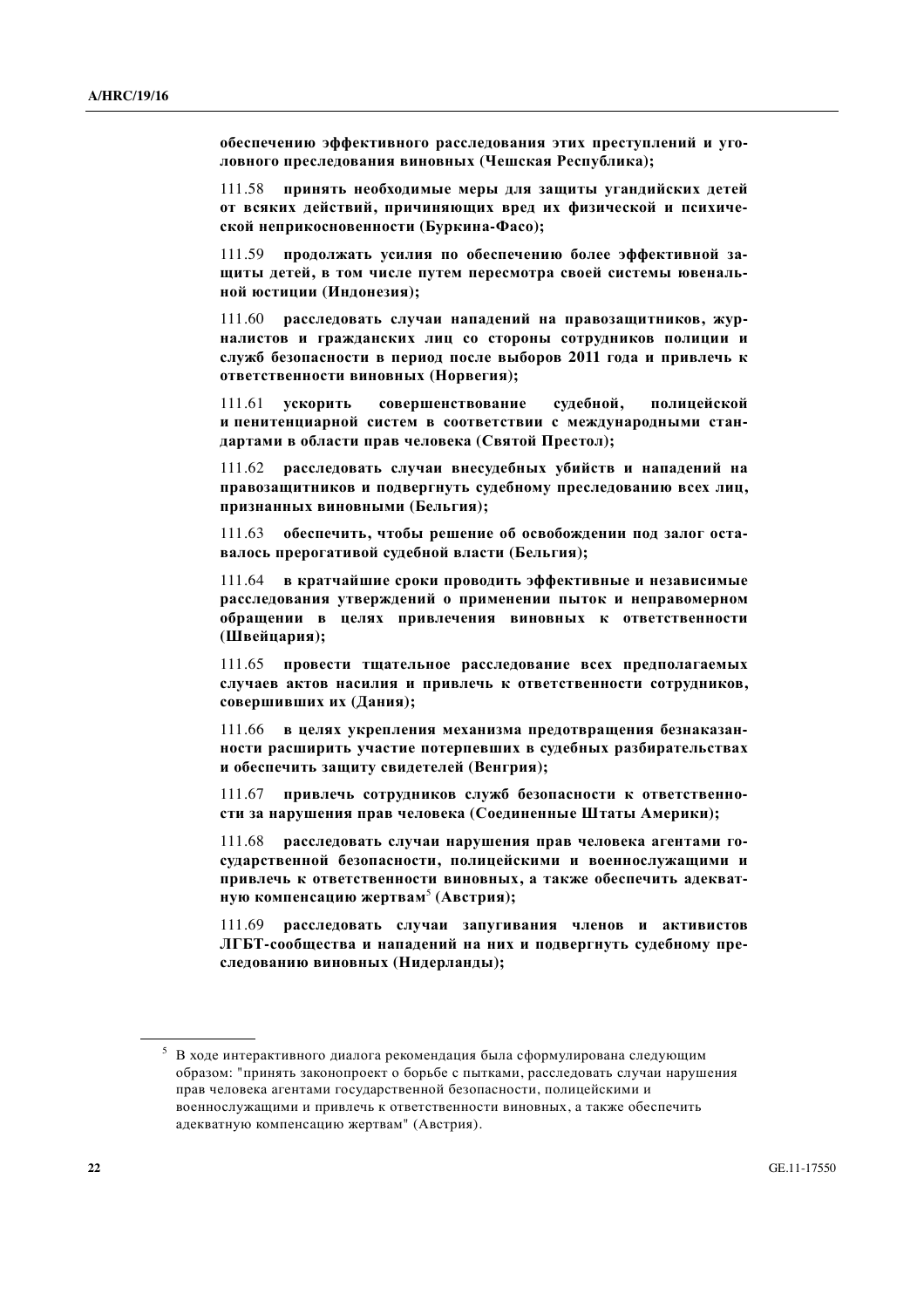111.70 тщательно расследовать случаи насилия в отношении ЛГБТ, **в том числе борцов за права геев, и соответствующим образом накаɡɵɜɚɬɶ ɜɢɧɨɜɧɵɯ (Ȼɟɥɶɝɢɹ);**

111.71 **незамедлительно принять конкретные меры для прекраще-**НИЯ ДИСКРИМИНАЦИИ В ОТНОШЕНИИ ЛГБТ И НАПАДЕНИЙ НА НИХ (Чешская Республика);

111.72 заниматься укреплением и дальнейшим развитием мер, направленных на то, чтобы все дети, рожденные в пределах нацио**нальной территории, были зарегистрированы (Гана);** 

111.73 гарантировать свободу выражения мнений, в частности воз-МОЖНОСТЬ ВЫСКАЗЫВАТЬ КРИТИКУ И МНЕНИЯ В ОТНОШЕНИИ ДЕЙСТВИЙ правительства (Чили);

111.74 отменить законы, которые противоречат международным **и бязательствам государства уважать, защищать и поощрять свободу ɜɵɪɚɠɟɧɢɹ ɦɧɟɧɢɣ ɢ ɩɪɚɜɨ ɧɚ ɦɢɪɧɵɟ ɢ ɡɚɤɨɧɧɵɟ ɫɨɛɪɚɧɢɹ (Ȼɟɥɶ-** $\Gamma$ **ия**);

111.75 положить конец запугиваниям и угрозам в адрес журналистов и физическим нападениям на них и содействовать открытому информированию и комментариям по вопросам, представляющим **общественный интерес (Нидерланды);** 

111.76 **обеспечить правозашитникам возможность выполнять свои** законные обязанности без каких-либо преследований и запугивания **в соответствии с международными стандартами, включая Деклараиию ООН о правозащитниках (Словакия);** 

111.77 защищать права на свободу выражения мнений и собраний<sup>6</sup> (Австрия);

111.78 обучать сотрудников сил безопасности уважению свободы **ɜɵɪɚɠɟɧɢɹ ɦɧɟɧɢɣ ɢ ɫɨɛɪɚɧɢɣ (ɋɨɟɞɢɧɟɧɧɵɟ ɒɬɚɬɵ Ⱥɦɟɪɢɤɢ);**

111.79 **принять меры по введению в действие законодательства в и ебщественного порядка, которое обеспечивает уважение** права собраний и демонстраций, гарантируя одновременно права граждан на защиту и безопасность (Ирландия);

111.80 провести законодательные реформы, с тем чтобы обеспечить защиту и поощрение законов о свободе выражения мнений, мирных собраний и ассоциаций и гарантировать эту свободу всем жителям  $c$ траны (Швейцария);

111.81 отменить запрет на все виды публичных собраний и демон $c$ траций (Швейцария);

111.82 отменить все соответствующие положения законодательства, **которые противоречат международным обязательствам страны в от-**

 $6$  В ходе интерактивного диалога рекомендация была сформулирована следующим образом: "защищать права на свободу выражения мнений и собраний и обеспечить, чтобы обсуждаемый в настоящее время законопроект об общественном порядке (управлении) полностью соответствовал международным стандартам в области прав человека" (Австрия).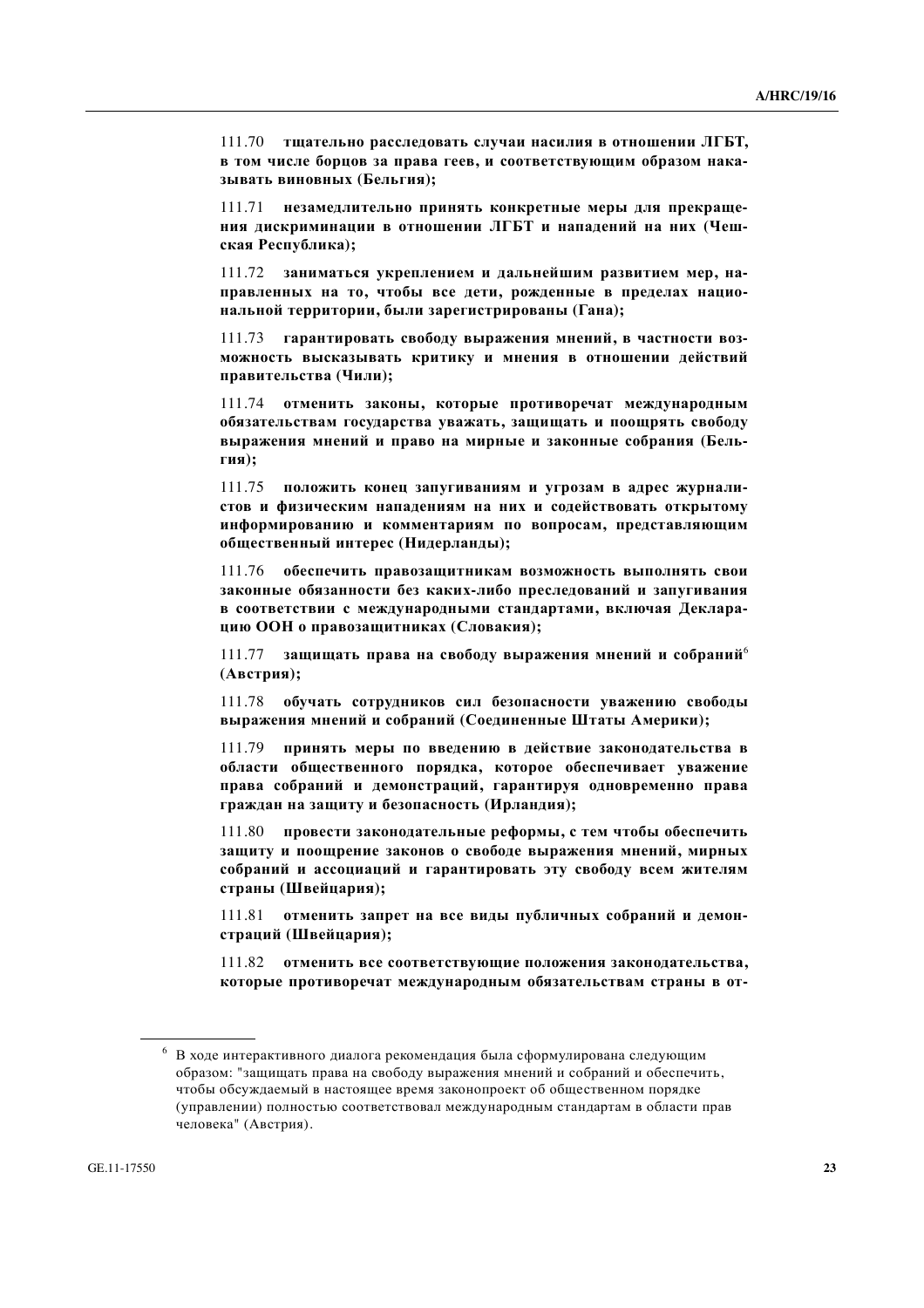**ношении уважения, защиты и поощрения права на свободу выраже-НИЯ МНЕНИЙ** (Словакия);

111.83 сделать процесс назначения членов Избирательной комиссии **ɛɨɥɟɟ ɤɨɧɫɭɥɶɬɚɬɢɜɧɵɦ (ɋɨɟɞɢɧɟɧɧɵɟ ɒɬɚɬɵ Ⱥɦɟɪɢɤɢ);**

111.84 **•• обеспечить полное уважение своболы ассоциации и мирных** собраний и пресекать всякое чрезмерное применение силы сотрудниками служб безопасности против мирных демонстрантов (Франция);

111.85 **проводить политику поддержки производства продуктов пи-**ТАНИЯ, ДОСТУПА К КРЕДИТАМ И ПРОГРАММ ШКОЛЬНОГО ПИТАНИЯ, СВЯЗАН-**НЫХ С ПРОИЗВОДСТВОМ ПРОДОВОЛЬСТВИЯ ВНУТРИ СТРАНЫ (Бразилия);** 

111.86 добиться прогресса в разработке программы здравоохране-**НИЯ, ПОЗВОЛЯЮЩЕЙ бороться с малярией, туберкулезом и** ВИЧ/СПИДом, а также продолжать усилия по снижению детской и МАТЕРИНСКОЙ СМЕРТНОСТИ И УВЕЛИЧЕНИЮ ОЖИДАЕМОЙ ПРОДОЛЖИТЕЛЬНОсти жизни (Куба);

111.87 поддерживать меры по сокращению распространения ВИЧ/СПИДа, главным образом за счет стратегии воздержания и вер-**НОСТИ, А ТАКЖЕ ПУТЕМ УЛУЧШЕНИЯ ДОСТУПА ВСЕХ НУЖДАЮЩИХСЯ К ЛЕКАР**ственным средствам, чтобы избежать повышения уровня инфициро**ванности (Святой Престол);** 

 $111.88$  продолжать сотрудничество с Всемирной организацией здра**воохранения и другими соответствующими международными учреж**дениями в целях дальнейшего снижения распространенности ВИЧ/СПИДа и расширить доступ к качественным медицинским ус-**JJYTAM</math> ДЛЯ СВОЕГО НАРОДА</b> (Сингапур);** 

111.89 **принять меры для обеспечения создания хорошо функцио-НИРУЮЩИХ СИСТЕМ МЕДИЦИНСКОЙ ИНФОРМАЦИИ, СОЧЕТАЮЩИХ ДЕЗАГРЕГИрованные данные медицинских учреждений с административными** источниками и обследованиями, для обеспечения эффективного мо**ниторинга прогресса (Канада);** 

111.90 активизировать проводимые мероприятия по снижению материнской смертности, улучшению условий жизни инвалидов и уре-ГУЛИРОВАНИЮ ПРОблемы дороговизны системы отправления правосудия, особенно для малоимущих и сельских жителей (Алжир);

111.91 улучшить показатели здоровья, в частности снизить уро-**Вень материнской смертности, который все еще далек от целевого** показателя ЦРДТ для 2015 года (Турция);

111.92 создать систему медицинского страхования для бедных<sup>7</sup> **(Ȼɟɥɶɝɢɹ);**

111.93 **улучшить доступ инвалидов к образованию и здравоохранеɧɢɸ, ɭɞɟɥɹɹ ɨɫɨɛɨɟ ɜɧɢɦɚɧɢɟ ɞɟɬɹɦ (ɋɥɨɜɚɤɢɹ);**

 $7$  В ходе интерактивного диалога рекомендация была сформулирована следующим образом: "расширить доступ к охране сексуального и репродуктивного здоровья путем увеличения бюджетных ассигнований на здравоохранение до 15% в соответствии с Абуджийской декларацией и путем создания системы медицинского страхования для бедных" (Бельгия).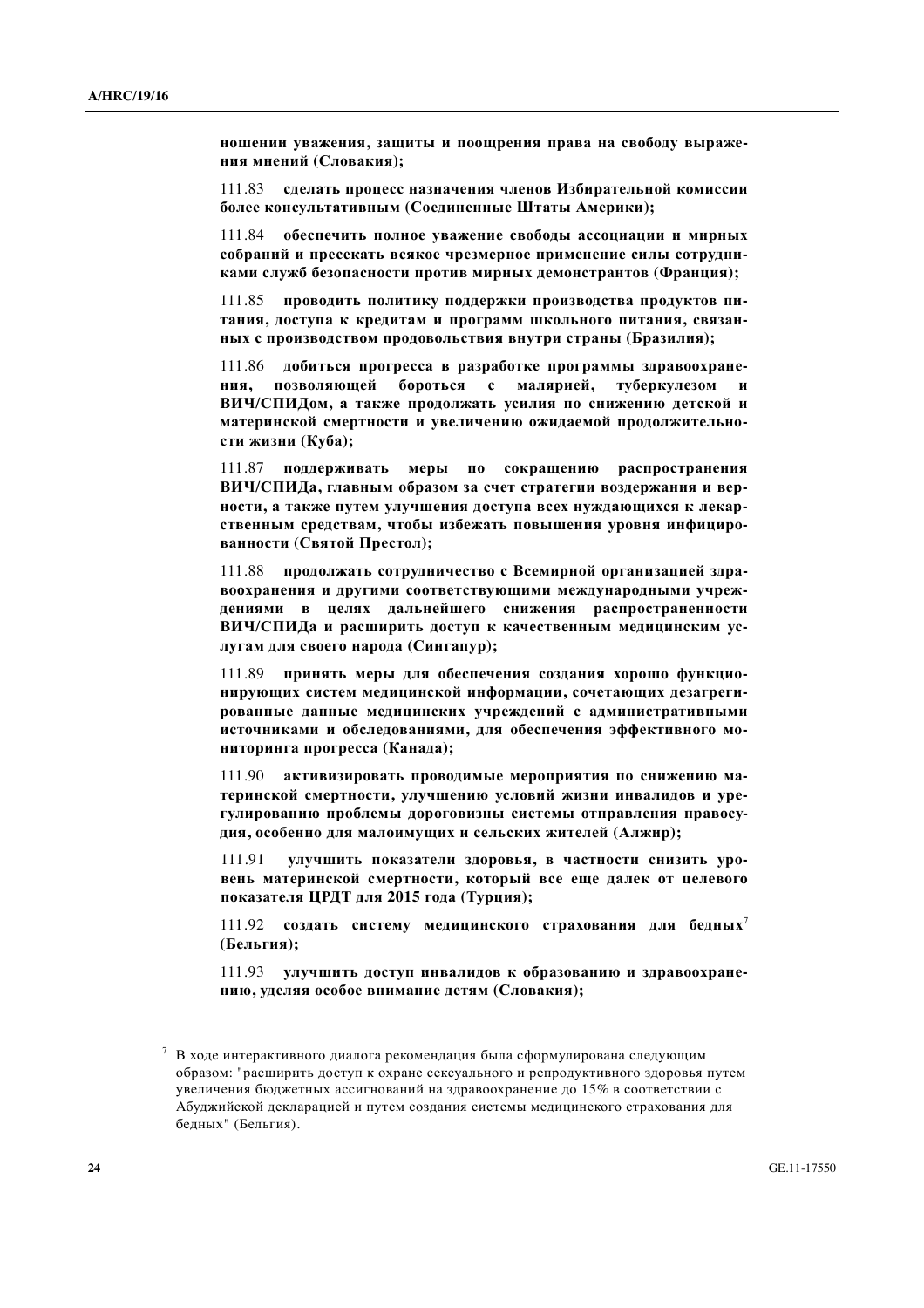111.94 **продолжать обеспечивать доступ к образованию для всех и** улучшать стандарты образования, чтобы заложить прочную основу для своего экономического развития (Сингапур);

111.95 **продолжать усилия в области права на образование, в част-НОСТИ ПОСРЕДСТВОМ ВСЕСТОРОННЕГО УЧЕТА ПРАВ ЧЕЛОВЕКА В СЕКТОРАЛЬ**ных стратегиях образования и гарантируемого включения модулей, посвященных правам человека, в школьные программы (Марокко);

111.96 **увеличить государственные расходы на образование и пред**принять дополнительные усилия по улучшению функционирования системы образования в целях обеспечения качественного образова**ния для всех детей (Польша);** 

111.97 **продолжать укреплять политику развития в области наɱɚɥɶɧɨɝɨ ɨɛɪɚɡɨɜɚɧɢɹ (Ⱥɧɝɨɥɚ);**

111.98 **продолжать усилия по защите прав маргинальных и уязвиɦɵɯ ɝɪɭɩɩ ɧɚɫɟɥɟɧɢɹ (ɇɟɩɚɥ);**

111.99 продолжать благожелательный диалог с общинами коренных Народов в целях минимизации деструктивных подходов к их образу ЖИЗНИ И ТРАДИЦИЯМ ПРИ ОДНОВРЕМЕННОМ УЛУЧШЕНИИ УСЛОВИЙ ИХ ЖИЗ**ɧɢ (Ⱥɥɠɢɪ);**

111.100 продолжать принимать законодательные и административ-**НЫ**е меры для улучшения положения в области прав народа батва<sup>8</sup> (Конго):

111.101 улучшать условия жизни мигрантов и беженцев в Уганде **(ɋɜɹɬɨɣ ɉɪɟɫɬɨɥ);**

111.102 обеспечить более эффективное применение законов о запре**шении детского труда и торговли людьми (Соединенные Штаты**  $A$ мерики);

111.103 повысить эффективность защиты детей посредством борьбы  $c$  детским трудом (Святой Престол);

 $111.104$  изменить законы путем включения в них положений о зашите прав домашней прислуги (Соединенные Штаты Америки);

111.105 неустанно продолжать решать вопрос о переселении ВПЛ, в том числе путем выделения необходимых ресурсов для предоставле**ния основных услуг и развития инфраструктуры (Зимбабве);** 

111.106 рассмотреть возможность обмена с другими нуждающимися странами своим передовым опытом в области поощрения и защиты прав человека (Руанда);

111.107 обратиться за международной помощью в целях борьбы с Такими бедствиями, как малярия, туберкулез и ВИЧ/СПИД (Ангола);

111.108 получать необходимую помощь в виде кадровых и материально-технических ресурсов для развития сектора здравоохранения в **ueлях снижения детской смертности (Шри-Ланка);** 

 $8$  В ходе интерактивного диалога рекомендация была сформулирована следующим образом: "принять законодательные и административные меры для улучшения положения в области прав народа батва" (Конго).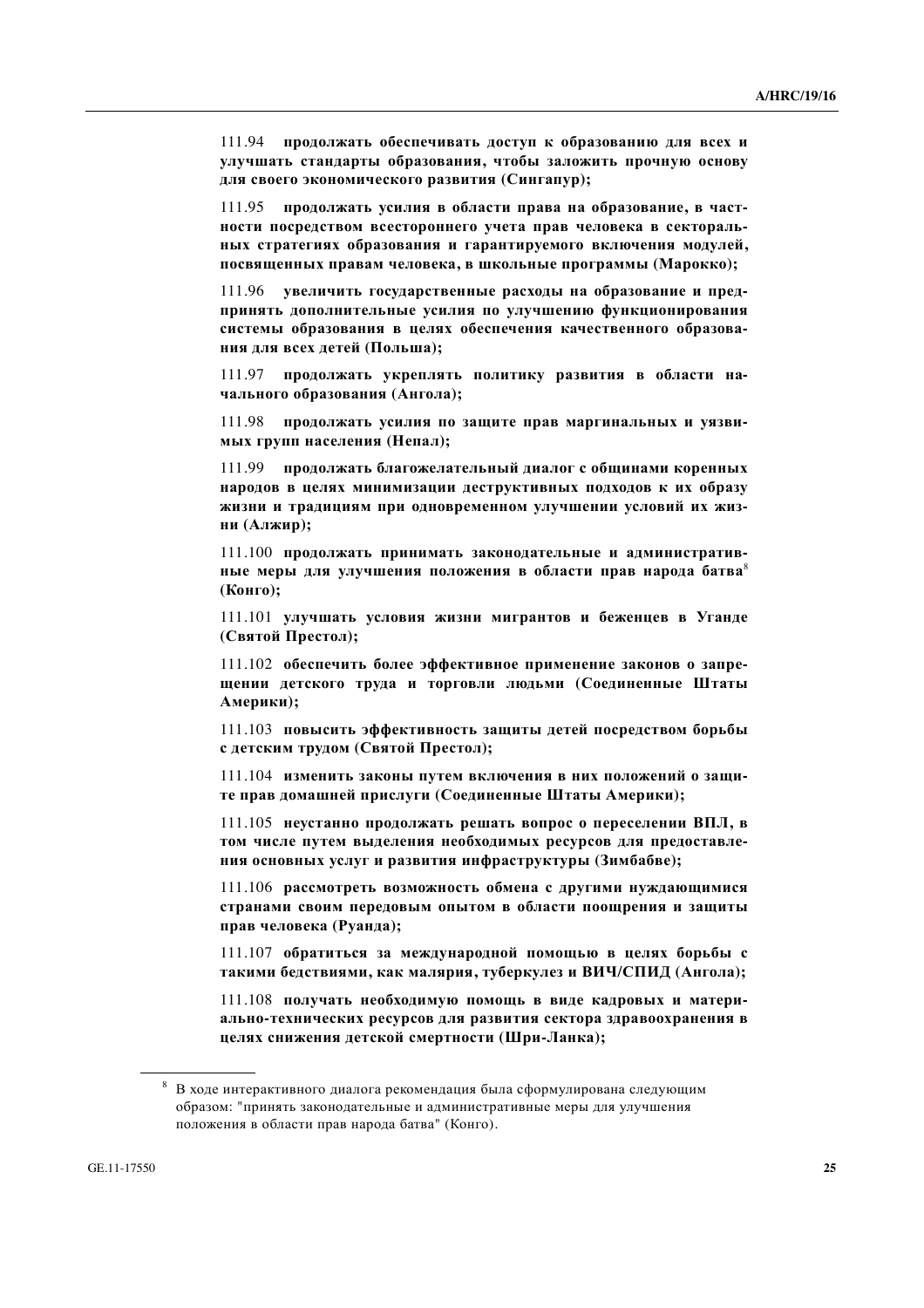111.109 запросить техническую помощь в целях наращивания своих значительных усилий в области прав человека (Сенегал);

111.110 обеспечить прохождение военным персоналом миротворческих миссий надлежащей подготовки и получение им четких указа-**НИЙ В ОТНОШЕНИИ ЗАЩИТЫ ПРАВ И ПОТРЕбнОСТЕЙ ЖЕНЩИН, ВКЛЮЧАЯ ВО**просы, связанные с сексуальным и гендерным насилием, а также сексуальной эксплуатацией и злоупотреблениями (Канада).

112. Следующие рекомендации будут рассмотрены Угандой, которая представит свои ответы в установленные сроки, но не позднее чем на де**вятнадцатой сессии Совета по правам человека в марте 2012 года. Ответы ɍɝɚɧɞɵ ɧɚ ɷɬɢ ɪɟɤɨɦɟɧɞɚɰɢɢ ɛɭɞɭɬ ɜɤɥɸɱɟɧɵ ɜ ɢɬɨɝɨɜɵɣ ɞɨɤɥɚɞ, ɤɨɬɨɪɵɣ** будет принят Советом по правам человека на его девятнадцатой сессии:

112.1 ратифицировать второй Факультативный протокол к Международному пакту о гражданских и политических правах (МПГПП-**Ɏɉ 2) (ɑɟɲɫɤɚɹ Ɋɟɫɩɭɛɥɢɤɚ, Ȼɟɥɶɝɢɹ, ɒɜɟɣɰɚɪɢɹ, Ⱥɜɫɬɪɚɥɢɹ);**

112.2 ратифицировать МПГПП-ФП 2, который направлен на от**мену смертной казни, и внести поправки в Конституцию в целях от-**Мены каких-либо конституционных положений, которые предусмат**ривают смертную казнь (Швеция);** 

112.3 ратифицировать Факультативный протокол к Конвенции против пыток и других жестоких, бесчеловечных или унижающих достоинство видов обращения и наказания (ФП-КПП) (Швейцария, Бразилия, Чили, Аргентина) и принять соответствующее националь**ное законодательство (Бельгия);** 

112.4 **присоелиниться к ФП-КПП и включить его положения в на**циональное законодательство (Австралия);

112.5 **ратифицировать ФП-КПП и в срочном порядке принять** проект закона о запрещении и предупреждении пыток (Швеция);

112.6 рассмотреть возможность присоединения к ФП-КПП и Фа**к**ультативному протоколу к Конвенции о ликвидации всех форм дис**криминации в отношении женщин (ФП-КЛДЖ) (Коста-Рика);** 

112.7 принять законодательство, направленное против пыток, присоединиться к ФП-КПП и принять все необходимые меры, чтобы ПОЛОЖИТЬ КОНЕЦ ТАКИМ АКТАМ, В ЧАСТНОСТИ ПУТЕМ ПРИВЛЕЧЕНИЯ К ОТ-**ВЕТСТВЕННОСТИ ГОСУДАРСТВЕННЫХ ДОЛЖНОСТНЫХ ЛИЦ, ВИНОВНЫХ В ПРИ-** $M$ енении пыток или неправомерного обращения (Франция);

112.8 ратифицировать ФП-КЛДЖ (Соединенное Королевство Великобритании и Северной Ирландии);

112.9 изучить возможность ратификации Международной конвен-**ЩИИ ДЛЯ ЗАЩИТЫ ВСЕХ ЛИЦ ОТ НАСИЛЬСТВЕННЫХ ИСЧЕЗНОВЕНИЙ (КНИ) и** МПГПП-ФП 2 (Аргентина);

112.10 завершить процесс ратификации КНИ (Испания);

112.11 как можно скорее ратифицировать КНИ (Япония);

112.12 **ратифицировать Конвенцию о сокращении безгражданства** 1961 года (Словакия);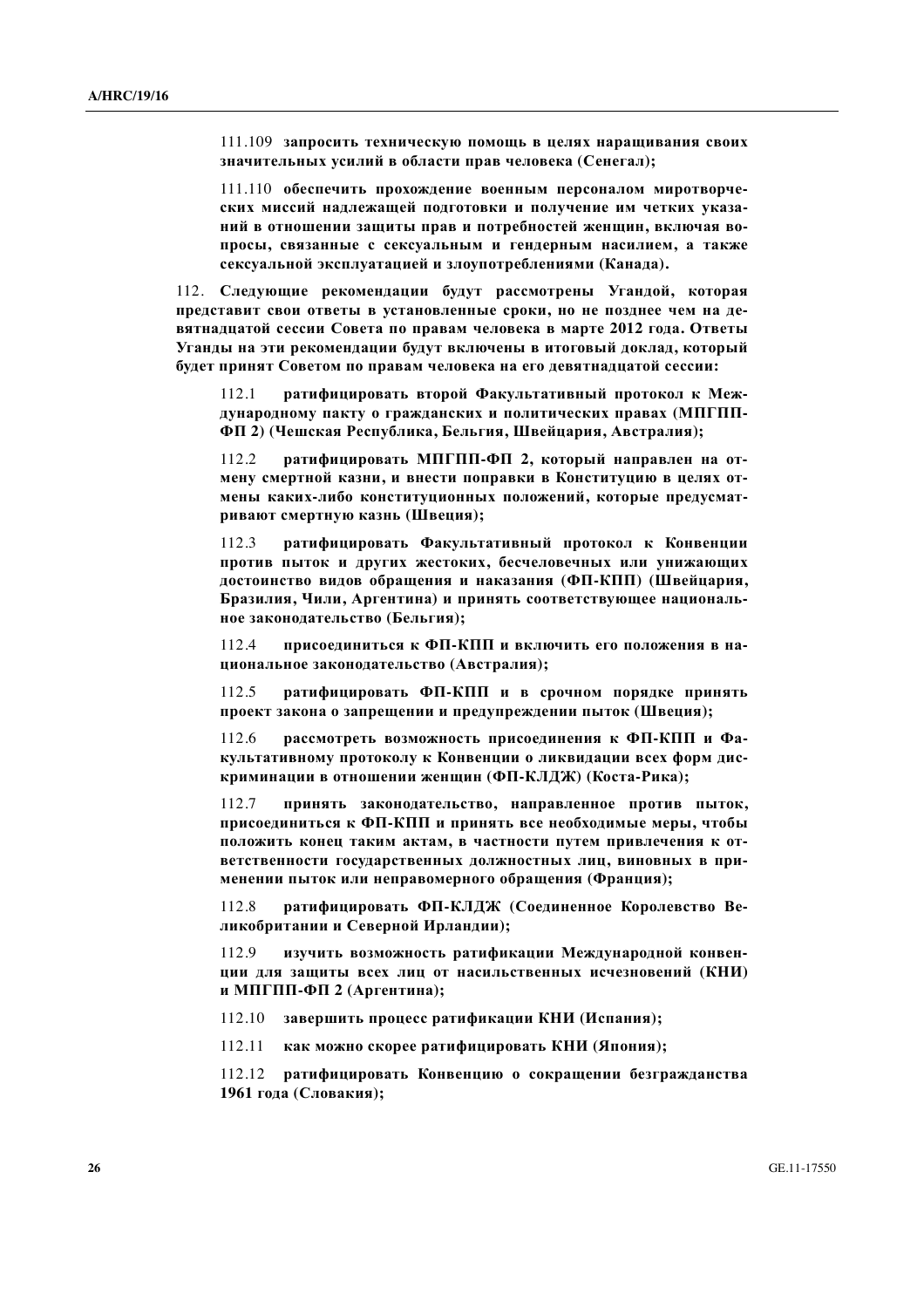112.13 **принять проект закона о запрещении пыток, предпринимать** усилия по привлечению к ответственности всех лиц, совершающих акты пыток, и обеспечивать предоставление своевременной и адек**ватной компенсации жертвам (Норвегия);** 

112.14 обеспечить принятие проекта закона о запрещении пыток **нынешним Парламентом (Ирландия);** 

112.15 принять закон, запрещающий пытки, и ратифицировать **Ɏɉ-Ʉɉɉ ɜ ɫɨɨɬɜɟɬɫɬɜɢɢ ɫ ɪɟɤɨɦɟɧɞɚɰɢɟɣ Ʉɨɦɢɫɫɢɢ ɩɨ ɩɪɚɜɚɦ ɱɟɥɨвека Уганды; продемонстрировать подлинную решимость путем** привлечения к ответственности лиц, совершивших акты пыток, и **• беспечения предоставления своевременной и адекватной компенсации жертвам** (Дания);

112.16 **включить положения КПП в национальное законолательство (ɋɨɟɞɢɧɟɧɧɨɟ Ʉɨɪɨɥɟɜɫɬɜɨ ȼɟɥɢɤɨɛɪɢɬɚɧɢɢ ɢ ɋɟɜɟɪɧɨɣ ɂɪɥɚɧɞɢɢ);**

 $112.17$  **как можно скорее одобрить и начать применять проект за**кона о запрещении пыток, чтобы эффективно осуществлять защиту, предусмотренную КПП (Мексика);

112.18 **принять рассматриваемое законолательство против пыток (ɋɨɟɞɢɧɟɧɧɵɟ ɒɬɚɬɵ Ⱥɦɟɪɢɤɢ);**

112.19 принять проект закона о запрещении пыток<sup>9</sup> (Австрия);

112.20 **ПРИВЕСТИ ЗАКОНОПРОЕКТ ОБ ОбЩЕСТВЕННОМ ПОРЯДКЕ (УПРАВЛЕ-НИИ) В СООТВЕТСТВИЕ С МЕЖДУНАРОДНЫМИ Обязательствами Уганды в**  $\phi$ бласти прав человека (Норвегия);

112.21 **обеспечить, чтобы обсужлаемый в настояшее время законо**проект об общественном порядке (управлении) полностью соответст**вовал международным стандартам в области прав человека<sup>10</sup> (Австpия**);

 $112.22$  помимо Закона о борьбе с насилием в семье, внести изменения или провести реформы в других областях законодательства **Уганды**, в которых женщины по-прежнему сталкиваются с дискри**ɦɢɧɚɰɢɟɣ (ɇɨɪɜɟɝɢɹ);**

112.23 принять законопроект о браке и разводе (Норвегия);

112.24 **привести политику обеспечения доступа к земле и воде для** скотоводов в соответствие с Рамочным документом по скотоводству **Ⱥɮɪɢɤɚɧɫɤɨɝɨ ɫɨɸɡɚ ɢ ɡɚɤɥɸɱɢɬɶ ɪɟɝɢɨɧɚɥɶɧɵɟ ɫɨɝɥɚɲɟɧɢɹ ɜ ɰɟɥɹɯ** содействия трансграничному скотоводству (Нидерланды);

В ходе интерактивного диалога рекомендация была сформулирована следующим образом: "принять проект закона о запрещении пыток, расследовать случаи нарушения прав человека агентами государственной безопасности, полицейскими и военнослужащими и привлекать к ответственности виновных, а также обеспечивать

предоставление адекватной компенсации жертвам" (Австрия).<br><sup>10</sup> В ходе интерактивного диалога рекомендация была сформулирована следующим образом: "защищать права на свободу выражения мнений и собраний и обеспечить, чтобы обсуждаемый в настоящее время законопроект об общественном порядке (управлении) полностью соответствовал международным стандартам в области прав человека" (Австрия).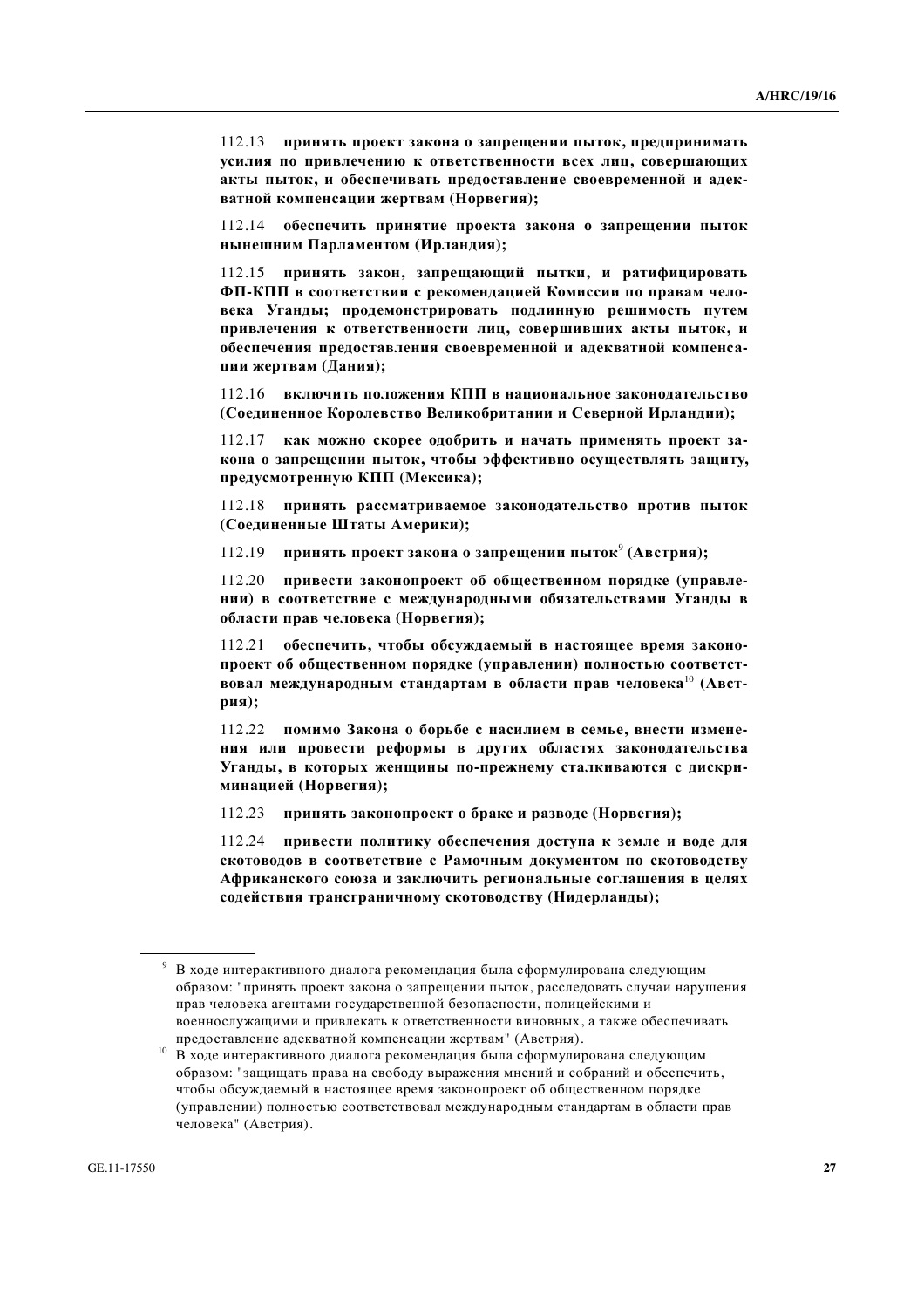112.25 **направить постоянное приглашение всем мандатариям Совета по правам человека (Венгрия);** 

112.26 **направить постоянное приглашение мандатариям специальных процедур (Бразилия);** 

112.27 **иаправить открытое и постоянное приглашение всем манла**тариям специальных процедур (Испания);

112.28 **рассмотреть возможность направления постоянного пригла**шения всем мандатариям специальных процедур Совета по правам человека (Латвия);

112.29 **положительно рассмотреть вопрос о направлении постоян-НОГО ПРИГЛАШЕНИЯ МАНДАТАРИЯМ СПЕЦИАЛЬНЫХ ПРОЦЕДУР СОВЕТА ПО** правам человека (Румыния);

112.30 как можно скорее организовать посещение страны Специ- $\lambda$ ильным докладчиком по вопросу о поощрении и защите права на свободу мнений и их свободное выражение (Канада);

112.31 позитивно рассмотреть просьбу о посещении страны Специ**альным докладчиком по вопросу о поощрении и защите права на** свободу мнений и их свободное выражение и недавнюю просьбу о посещении страны Специальным докладчиком по вопросу о праве на свободу мирных собраний и праве на ассоциацию (Латвия);

112.32 **УСТАНОВИТЬ МОРАТОРИЙ ДЕ-ЮРЕ НА КАЗНИ, С ТЕМ ЧТОбЫ ПОЛНО**стью и окончательно отменить смертную казнь, и заменить все смертные приговоры пожизненным заключением (Франция);

112.33 **УСТАНОВИТЬ МОРАТОРИЙ НА ВСЕ КАЗНИ И В КОНЕЧНОМ ИТОГЕ ОТ-** $MEHHTE$  смертную казнь (Швейцария);

 $112.34$  рассмотреть вопрос об отмене смертной казни (Турция);

 $112.35$  отменить смертную казнь и ратифицировать ФП-КПП (Свя- $\textbf{to}\$ й Престол);

112.36 объявить мораторий на смертную казнь в целях ее отмены, а Также заменить смертный приговор тюремным заключением (Испа**ɧɢɹ);**

112.37 **установить мораторий на смертную казнь и ратифицировать** МПГПП-ФП 2, направленный на отмену смертной казни (Румыния);

112.38 рассмотреть вопрос об отмене смертной казни или устано**а** вить мораторий де-факто на ее применение (Коста-Рика);

112.39 в срочном порядке ввести в действие комплексные, эффек-ТИВНЫЕ МЕРЫ ПО ПРЕДОТВРАЩЕНИЮ И ПРЕСЕЧЕНИЮ ШИРОКО РАСПРОСТРА-Ненной экономической эксплуатации детей в соответствии со своими МЕЖДУНАРОДНЫМИ ОбЯЗАТЕЛЬСТВАМИ, В ЧАСТНОСТИ КОНВЕНЦИЯМИ № 138 **и 182 МОТ** (Словакия);

112.40 **принять список опасных видов работы для детей<sup>11</sup> (Соединенные Штаты Америки);** 

 $11$  Рекомендация не была понята.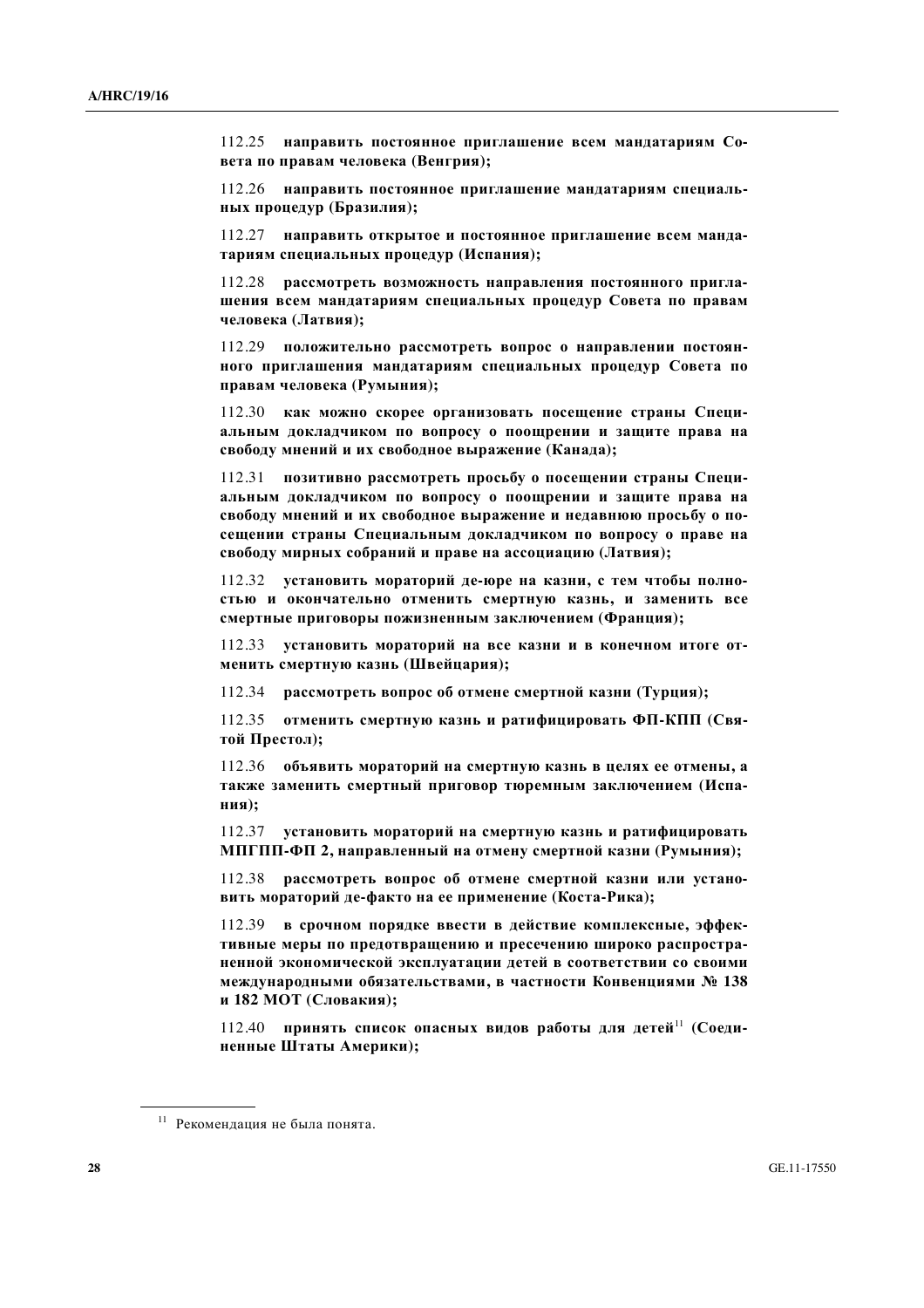112.41 расширить доступ к охране сексуального и репродуктивного здоровья путем увеличения бюджетных ассигнований на здравоохранение до 15% в соответствии с Абуджийской декларацией<sup>12</sup> (Бель- $\Gamma$ **ия**);

112.42 **ускорить находящуюся в стадии подготовки регистрацию в** целях решения проблем в области поощрения и защиты прав челове**ɤɚ (Ɋɭɚɧɞɚ).**

#### 113. Приведенные ниже рекомендации не получили поддержку Уганды:

113.1 иублично объявить о прекращении рассмотрения предла-Гаемого законопроекта о гомосексуализме и отменить уголовное преследование за гомосексуальное поведение (Канада);

113.2 **• обеспечить отклонение Парламентом предлагаемого законо**проекта о борьбе с гомосексуализмом 2009 года<sup>13</sup> (Норвегия);

113.3 **• ОТКЛОНИТЬ ЗАКОНОПРОЕКТ О бОРЬбе с ГОМОСЕКСУАЛИЗМОМ И ОТ-Менить уголовную ответственность за гомосексуальные отношения** по обоюдному согласию между взрослыми людьми (Словения);

113.4 **выполнить свои обязательства по международному праву** прав человека в целях декриминализации добровольных отношений между совершеннолетними лицами одного пола и отменить любые законы или реформы, которые явно или косвенно содержат элемен**ɬɵ ɞɢɫɤɪɢɦɢɧɚɰɢɢ ɩɨ ɥɸɛɵɦ ɨɫɧɨɜɚɧɢɹɦ, ɜ ɬɨɦ ɱɢɫɥɟ ɩɨ ɩɪɢɡɧɚɤɭ** сексуальной ориентации и гендерной идентичности (Норвегия);

113.5 отменить законы, дискриминирующие ЛГБТ (Бельгия);

113.6 **пересмотреть свое национальное законолательство в целях** декриминализации гомосексуализма и запрещения всех форм дис**ɤɪɢɦɢɧɚɰɢɢ (ɒɜɟɣɰɚɪɢɹ);**

113.7 **• отменить уголовные наказания за преступления на основании сексуальной ориентации (Австралия);** 

113.8 изучить возможность отменить уголовную ответственность за отношения между совершеннолетними лицами одного пола по  $\phi$ боюдному согласию (Аргентина);

113.9 воздерживаться от применения законодательства об уголов**ной ответственности за гомосексуализм (Бразилия);** 

113.10 **немедленно и безоговорочно освободить всех лиц, содержа-ЩИХСЯ В НАСТОЯЩЕЕ ВРЕМЯ ПОД СТРАЖЕЙ ИСКЛЮЧИТЕЛЬНО ПО ОСНОВАНИ**ям гомосексуализма (Швейцария);

113.11 отменить уголовную ответственность за отношения между **ɜɡɪɨɫɥɵɦɢ ɥɸɞɶɦɢ ɨɞɧɨɝɨ ɩɨɥɚ ɩɨ ɨɛɨɸɞɧɨɦɭ ɫɨɝɥɚɫɢɸ ɢ ɨɛɟɫɩɟɱɢɬɶ,** 

 $12$  В ходе интерактивного диалога рекомендация была сформулирована следующим образом: "расширить доступ к охране сексуального и репродуктивного здоровья путем увеличения бюджетных ассигнований на здравоохранение до 15% в соответствии с Абуджийской декларацией и путем создания системы медицинского страхования для

бедных" (Бельгия).<br><sup>13</sup> Уганда придерживается принципа разделения властей, и поэтому исполнительная ветвь власти не имеет никакого контроля над Парламентом. Кроме того, это личный законопроект и исполнительная власть не полномочна прекратить его рассмотрение.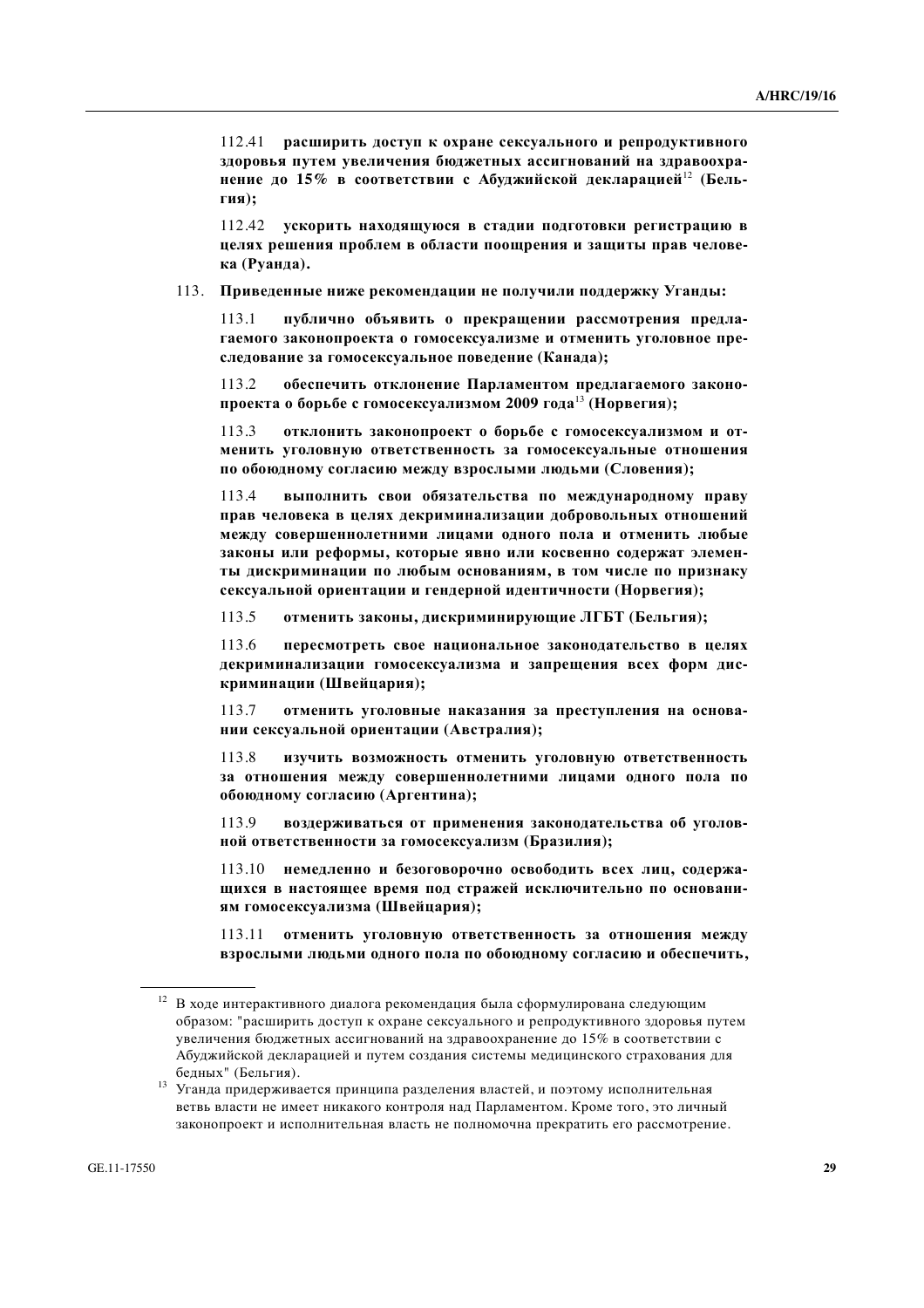чтобы ни один человек не подвергался произвольному аресту или содержанию под стражей из-за своей сексуальной ориентации или гендерной идентичности (Австрия);

113.12 пересмотреть законодательство, криминализирующее ЛГБТсообщество, и положить конец кампаниям клеветы и преследований, **направленным против них (Испания);** 

113.13 **вновь подтвердить свою приверженность делу защиты прав всех лиц, независимо от их сексуальной ориентации или гендерной** идентичности, с помощью законодательства и органов по борьбе с дискриминацией и по обеспечению равных возможностей (Швеция);

113.14 отменить все положения, устанавливающие уголовную от**ветственность за добровольные половые отношения между совер**шеннолетними лицами, и обеспечить однополым парам такие же права, какими обладают гетеросексуальные пары (Нидерланды);

 $113.15$  **обеспечить равные права для всех людей, независимо от их** сексуальной ориентации (Соединенные Штаты Америки);

113.16 **выполнить свои обязательства по международному праву** прав человека, обеспечить защиту всех меньшинств и отменить любые законы или реформы, которые явно или косвенно содержат эле-Менты дискриминации по любым основаниям, в том числе по признаку сексуальной ориентации, гендерной идентичности и гендерно**ɦɭ ɫɚɦɨɜɵɪɚɠɟɧɢɸ (Ⱦɚɧɢɹ);**

113.17 **воздержаться от принятия предлагаемого законопроекта об • бщественном порядке (управлении) и полностью гарантировать** свободу собраний<sup>14</sup> (Германия);

113.18 облегчить тяжелое административное бремя, лежащее на **НПО**, включая обязанность проходить ежегодную регистрацию<sup>15</sup> **(ȼɟɧɝɪɢɹ);**

113.19 **упростить требования, предъявляемые к регистрации НПО, И ВЫВССТИ СОВСТ ПО НПО ИЗ-ПОД НАДЗОРА ОРГАНИЗАЦИЙ, ЗАНИМАЮЩИХСЯ вопросами безопасности**<sup>16</sup> (Соединенные Штаты Америки).

114. Все выводы и рекомендации, содержащиеся в настоящем докладе, **итражают позицию представивших их государств и государства - объекта ыбзора.** Их не следует рассматривать как получившие одобрение Рабочей группы в целом.

<sup>&</sup>lt;sup>14</sup> Уганда поддерживает доктрину разделения властей.<br><sup>15</sup> Правила регистрации и регулирования деятельности НПО являются адекватными

и необходимыми.<br><sup>16</sup> Правила регистрации и регулирования деятельности НПО являются адекватными и необходимыми.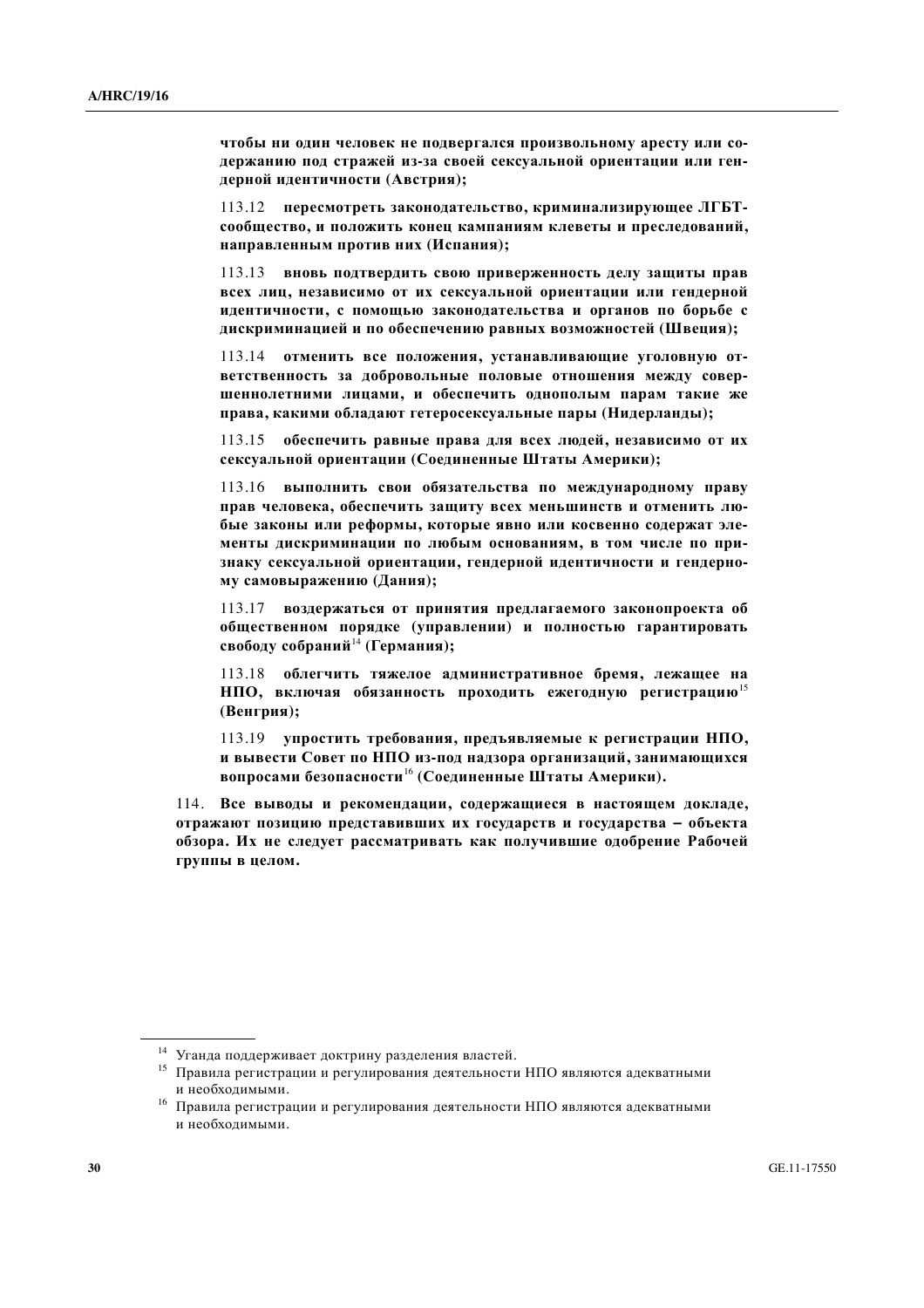## **III.** Добровольные обещания и обязательства

115. Уганда приняла на себя следующие обязательства:

а) разработать и осуществлять национальный план действий по вопросам прав человека;

b) проводить ежегодный обзор положения в области прав человека в стране и представлять доклады по мере необходимости;

с) создать подкомитет Кабинета министров для осуществления на политическом уровне надзора и руководства по вопросам прав человека;

d) обеспечить всесторонний учет проблематики прав человека во всех аспектах государственного управления;

e) создать межведомственный технический комитет для оказания технической поллержки полкомитету Кабинета министров:

f) создать при Министерстве юстиции и по конституционным делам группу по правам человека для согласования вопросов прав человека на национальном уровне. Мандат этой группы будет определен по согласованию с Комиссией по правам человека Уганды;

g) создать в рамках Министерства иностранных дел подразделение для обеспечения координации с заинтересованными сторонами и международным сообшеством:

h) назначить в каждом соответствующем государственном ведомстве курирующую инстанцию для осуществления контроля за последующими мерами по решению вопросов прав человека и подготовке соответствующих докладов и предложить другим заинтересованным сторонам назначить такие же курирующие инстанции;

i) включить проблематику прав человека, просвещения избирателей и гражданского воспитания в учебные планы школ;

j) систематически включать проблематику прав человека в учебные программы для силовых структур.